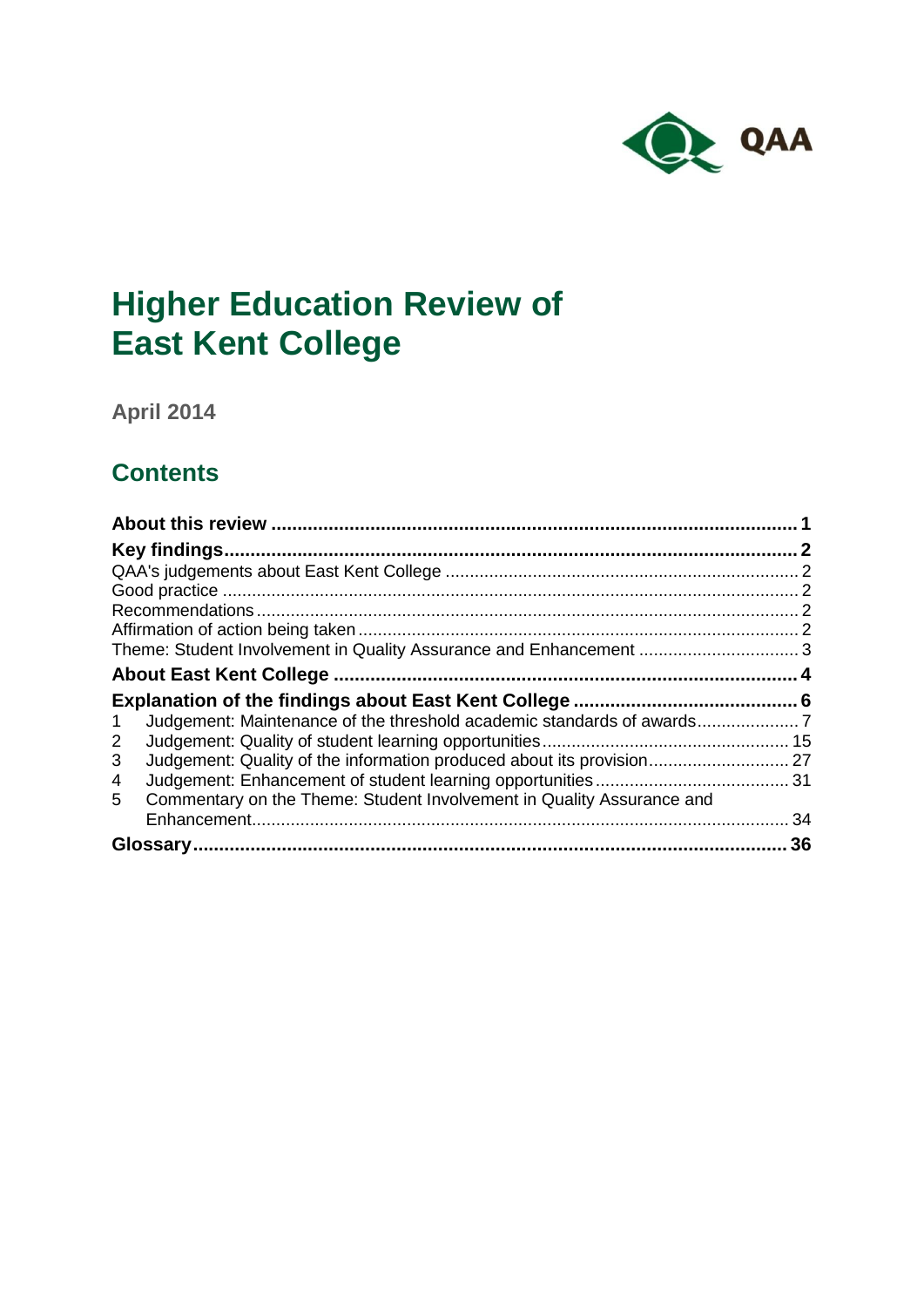## <span id="page-1-0"></span>**About this review**

This is a report of a Higher Education Review conducted by the Quality Assurance Agency for Higher Education (QAA) at East Kent College. The review took place from 1 to 3 April 2014 and was conducted by a team of two reviewers, as follows:

- Professor Danny Saunders
- Lucy Bannister (student reviewer).

The main purpose of the review was to investigate the higher education provided by East Kent College and to make judgements as to whether or not its academic standards and quality meet UK expectations. These expectations are the statements in the [UK Quality](http://www.qaa.ac.uk/AssuringStandardsAndQuality/quality-code/Pages/default.aspx)  [Code for Higher Education](http://www.qaa.ac.uk/AssuringStandardsAndQuality/quality-code/Pages/default.aspx) (the Quality Code)<sup>1</sup> setting out what all UK higher education [providers](http://newlive.qaa.ac.uk/AboutUs/glossary/Pages/glossary-h.aspx#h2.1) expect of themselves and of each other, and what the general public can therefore expect of them.

In Higher Education Review the QAA review team:

- makes judgements on
	- the setting and maintenance of threshold academic standards
	- the quality of student learning opportunities
	- the information provided about higher education provision
	- the enhancement of student learning opportunities
- provides a commentary on the selected theme
- makes recommendations
- identifies features of good practice
- affirms action that the provider is taking or plans to take.

A summary of the findings can be found in the section starting on page 2. [Explanations of](#page-5-0)  [the findings](#page-5-0) are given in numbered paragraphs in the section starting on page 7.

In reviewing East Kent College the review team has also considered a theme selected for particular focus across higher education in England and Northern Ireland. The [themes](http://www.qaa.ac.uk/Publications/InformationAndGuidance/Pages/higher-education-review-themes.aspx) for the academic year 2013-14 are Student Involvement in Quality Assurance and Enhancement and Student Employability, $^2$  and the provider is required to select, in consultation with student representatives, one of these themes to be explored through the review process.

The QAA website gives more information [about QAA](http://www.qaa.ac.uk/aboutus/pages/default.aspx) and its mission.<sup>3</sup> A dedicated section explains the method for **Higher Education Review<sup>4</sup>** and has links to the review handbook and other informative documents. For an explanation of terms see the [glossary](#page-35-0) at the end of this report.

1 The UK Quality Code for Higher Education is published at[: www.qaa.ac.uk/qualitycode.](http://www.qaa.ac.uk/qualitycode)

<sup>2</sup> Higher Education Review themes: [www.qaa.ac.uk/Publications/InformationAndGuidance/Pages/higher](http://www.qaa.ac.uk/Publications/InformationAndGuidance/Pages/higher-education-review-themes.aspx)[education-review-themes.aspx.](http://www.qaa.ac.uk/Publications/InformationAndGuidance/Pages/higher-education-review-themes.aspx)

<sup>3</sup> QAA website: [www.qaa.ac.uk/aboutus.](http://www.qaa.ac.uk/aboutus/pages/default.aspx)

<sup>4</sup> Higher Education Review web pages: [www.qaa.ac.uk/InstitutionReports/types-of-review/higher-education](http://www.qaa.ac.uk/InstitutionReports/types-of-review/higher-education-review)[review.](http://www.qaa.ac.uk/InstitutionReports/types-of-review/higher-education-review)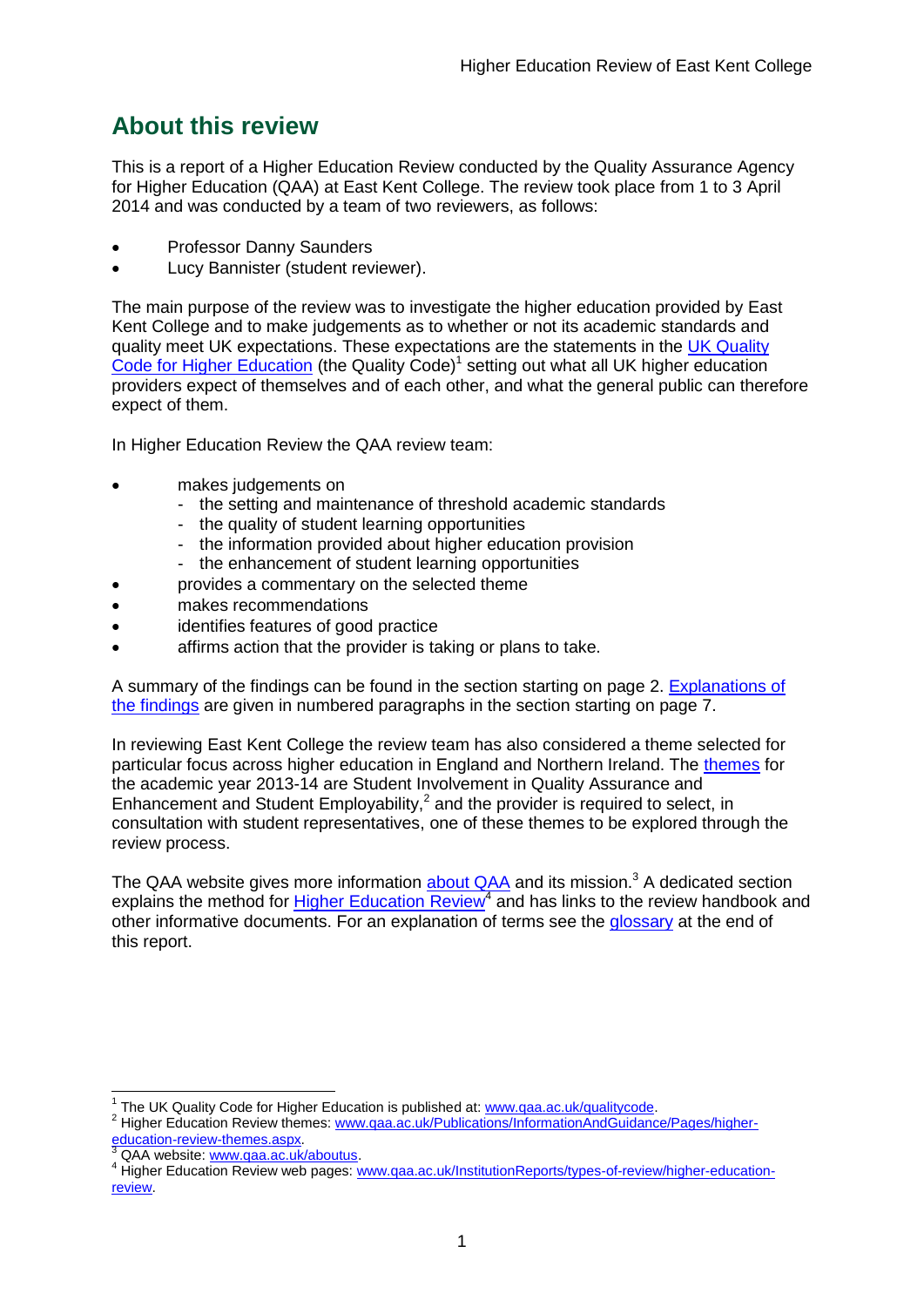## <span id="page-2-0"></span>**Key findings**

## <span id="page-2-1"></span>**QAA's judgements about East Kent College**

The QAA review team formed the following judgements about the higher education provision at East Kent College.

- The maintenance of the threshold academic standards of awards **meets** UK expectations.
- The quality of student learning opportunities **meets** UK expectations.
- The quality of the information produced about its provision **meets** UK expectations.
- The enhancement of student learning opportunities **meets** UK expectations.

## <span id="page-2-2"></span>**Good practice**

The QAA review team identified the following features of **good practice** at East Kent College.

- The strategic approach that enables students to develop their academic, personal and professional potential through the transition from further to higher education and through subsequent higher education levels (Expectation B4).
- The rigorous, robust and self-critical approach to programme monitoring and review demonstrated through the process of the Programme Quality Self-Assessment Reports (Expectation B8).
- The deliberate improvement of the quality of students' learning opportunities through the strategic use of curriculum walks (Enhancement).

## <span id="page-2-3"></span>**Recommendations**

The QAA review team makes the following **recommendations** to East Kent College.

 Before any further enrolment, ensure that relevant contractual documentation with the awarding body is signed by all partners prior to the enrolment of students (Expectation A4).

From September 2014:

 Higher education students should receive information about the results of surveys they complete (Expectation C).

## <span id="page-2-4"></span>**Affirmation of action being taken**

The QAA review team **affirms** the following actions that East Kent College is already taking to make academic standards secure and/or improve the educational provision offered to its students.

- The action being taken to formalise the consistency of practice for the operation of Programme Management Committees (Expectation A4).
- The action being taken to ensure a more even distribution of assessment deadlines throughout the academic year (Expectation B6).
- The action being taken to include an overall assessment schedule covering all modules to be included in all programme handbooks (Expectation C).
- The implementation of end-of-module surveys for all programmes (Expectation C).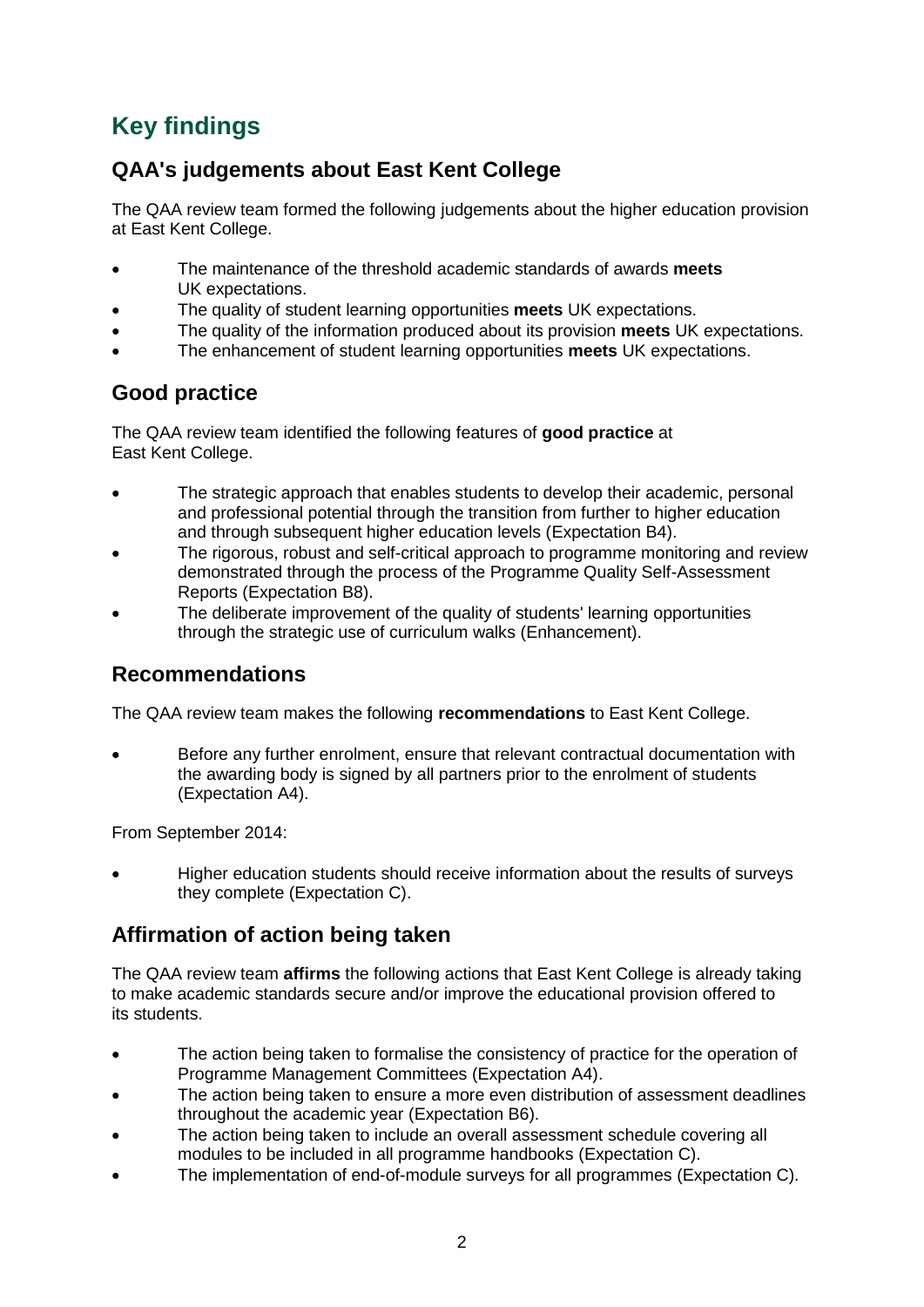## <span id="page-3-0"></span>**Theme: Student Involvement in Quality Assurance and Enhancement**

East Kent College (the College) formally involves students within its quality assurance framework through the terms of reference for the Higher Education Committee where membership includes one Canterbury Christ Church University and one College students' union representative, and the Higher Education student ambassador. The annual higher education Programme Quality Self-Assessment Report (PQSAR) includes an expectation about reflection being directly informed by students.

The review team recognised a wide range of evidence supporting the systematic and deliberate empowerment of students in quality assurance processes. The review team also noted the success of the College in winning a national Leading the Learning Voice Award in 2011. The student involvement strategy uses focus groups led by the Student Enrichment & Support Team in addition to surveys. The College's Student Council includes higher education student representation. Student involvement within quality assurance processes is also achieved through biannual curriculum walks involving students and management, with subsequent action planning.

The thematic element demonstrates that the College has successfully introduced systems and procedures for the involvement of higher education students in quality assurance and enhancement.

Further explanation of the key findings can be found in the handbook available on the QAA webpage explaining **Higher Education Review.**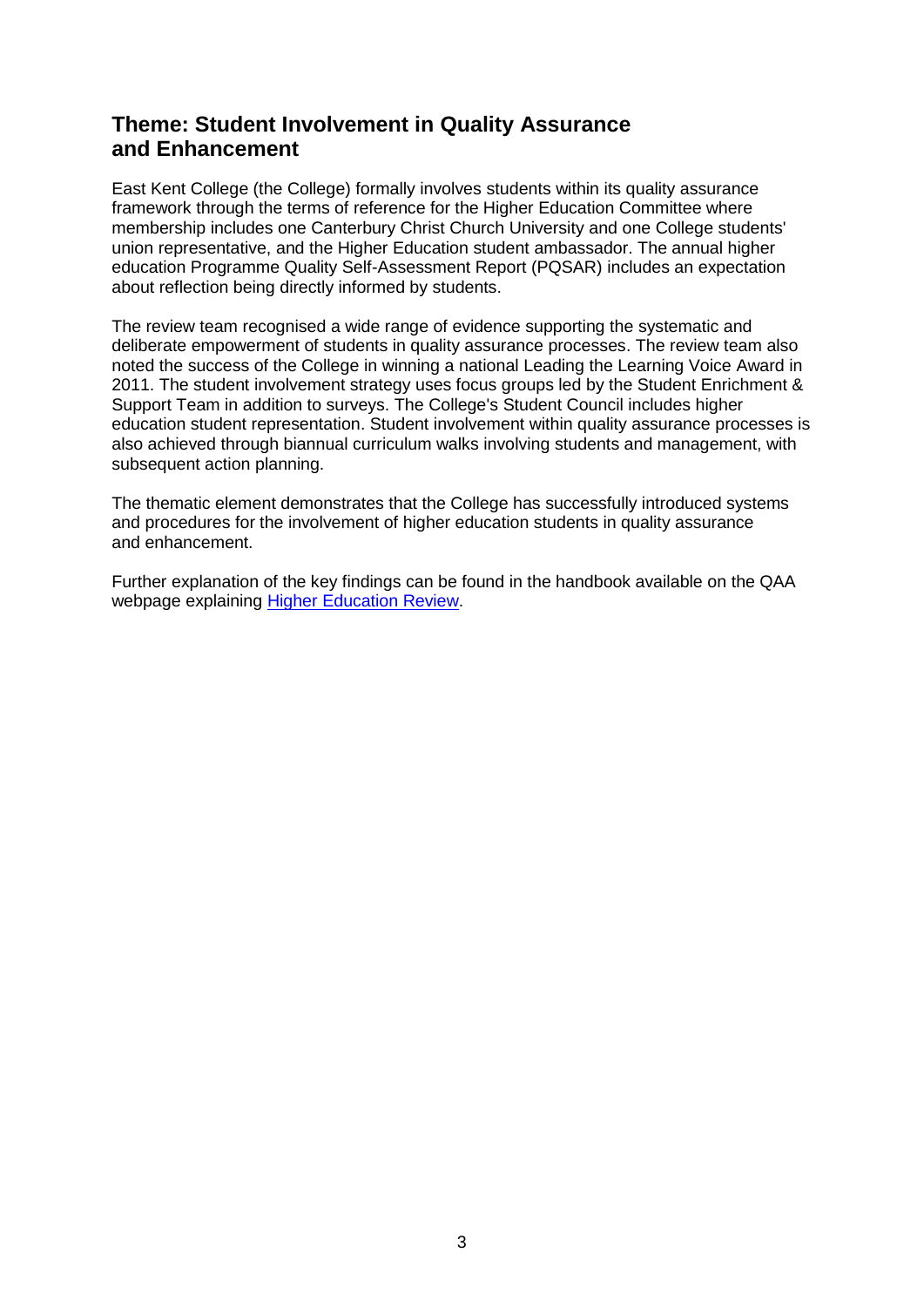## <span id="page-4-0"></span>**About East Kent College**

On 31 August 2012 the name of the College changed from Thanet College to East Kent College to recognise both the wider geographic reach of the College and the new institutional culture. East Kent College, with its new mission and supporting values, aspires to achieve a strong sense of itself as a learning community comprising students, staff, governors, employers and partners. The College has 2,514 full-time students, of whom 1,482 are aged 16-18 and 1,032 are adult students; the part-time head count is 4,346 students, the majority of whom are on short courses. A further feature of the College is that it has a high number of young people and adults with learning difficulties and disabilities, with 30 per cent of students within this category in 2012-13.

The College's mission is supported by a shared set of values as follows.

- Excellence: professionalism that places the students at the heart.
- Respect: a welcoming culture that celebrates diversity.
- Creativity: continuous enhancement through innovation and enterprise.
- Responsibility: to each other and the communities we serve.
- Ambition: inspiring and empowering all to achieve their potential.

Following the QAA Integrated Quality and Enhancement Review (IQER) in 2009, the College established a revised process of Support and Development of Teaching and Learning in 2011. There has also been a major enhancement of facilities and learning resources at the College's campus in Broadstairs for the benefit of all students, including those studying on the College's expanded range of higher education programmes. Since the 2009 IQER there has been a renewed focus on the quality of higher education students' learning opportunities requiring the College to invest in additional senior management to provide strategic and operational oversight of the higher education provision at the institutional level. A Vice Principal, responsible for Curriculum (including higher education curriculum), was appointed in April 2011, and an Assistant Principal (Curriculum) in May 2013. The Vice Principal is the Senior Manager responsible for higher education as Chair of the College's Higher Education Committee, with the Assistant Principal (Curriculum) responsible for curriculum delivery and Deputy Chair of the Higher Education Committee.

The key operational challenges facing the College primarily relate to issues associated with encouraging student progression to higher education, particularly for students who, for a range of often complex reasons, may not have confidence in their academic ability and who may therefore not have previously anticipated the opportunity to progress. In addition, parents and guardians of students may not have benefited from a higher education experience themselves, and so current students at the College are likely to be within their family's first generation to progress to higher education. The challenge for the College is to raise awareness of higher education across the learning community at all levels of studies; to raise academic attainment; to 'demystify' the process of application; and to create seamless pathways of progression that support each student's academic success and onward progression to university and/or employment.

The College maintains a singular partnership with Canterbury Christ Church University (the University) as the only awarding body of the College's higher education programmes. In 2012, a portfolio of ten one-year, full-time higher national certificates (HNCs) - level 4 of the Qualifications and Credit Framework (QCF) and *The framework for higher education qualifications in England, Wales and Northern Ireland* (FHEQ) - was validated by the University for delivery by the College. In 2013, the range of validated programmes was increased to include two two-year, full-time (levels 4 and 5 of the QCF/FHEQ) higher national diplomas (HNDs) in General Engineering and Construction and the Built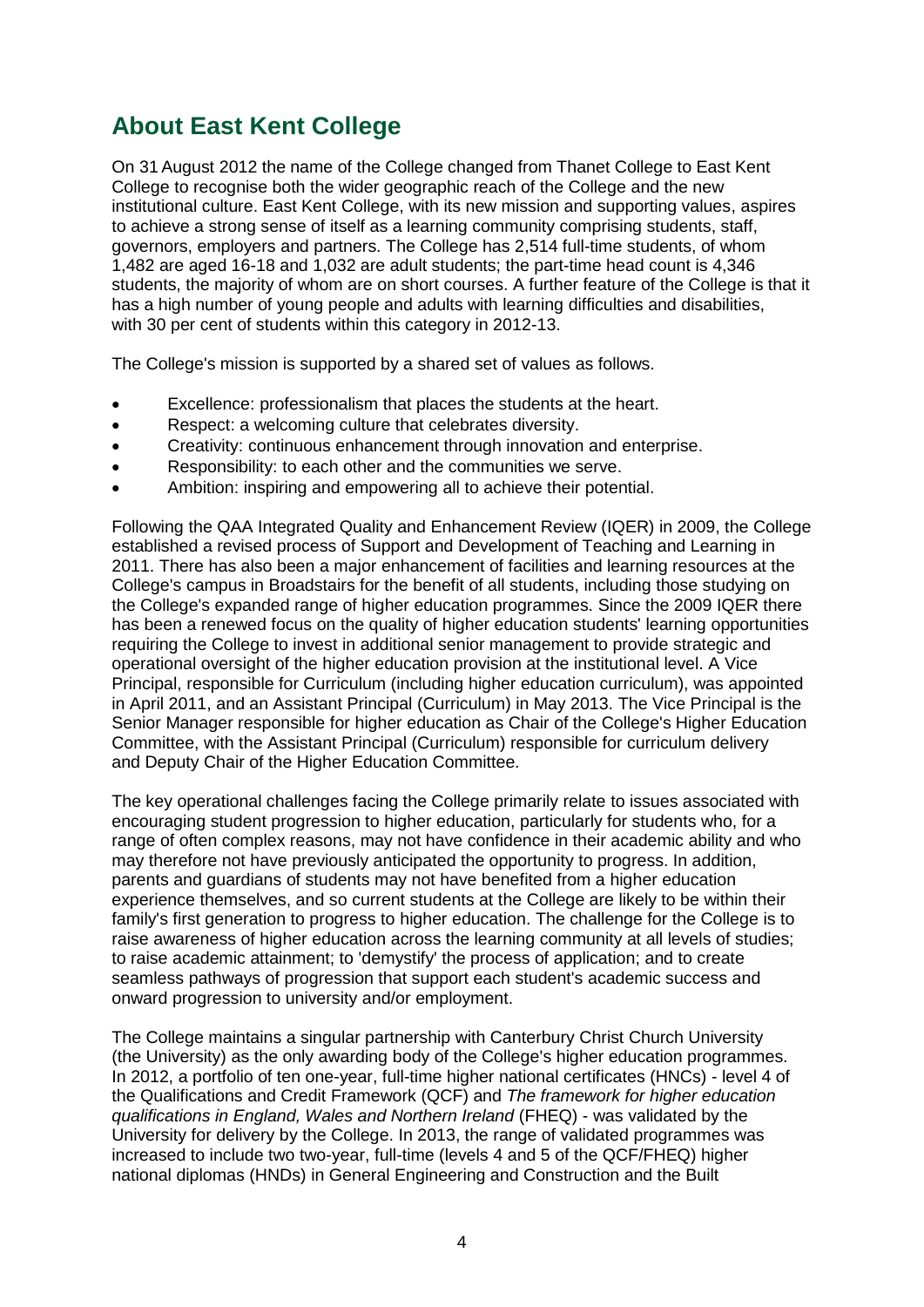Environment, with the addition of a further HNC in Performing Arts. Validation was also approved by the University in 2013 for the launch of an HNC in Sport and Exercise Science, which will be available from September 2014. From 2014 through partnership with the University, the College's higher education portfolio will comprise 12 HNCs and two HNDs, as well as continuing delivery of Teacher Education (Certificate and Diploma) - levels 4 and 5 of the QCF/FHEQ. The College's partnership with the University is set to develop further through the recently formed 'East Kent Partnership'.

The College has systematically addressed issues and recommendations arising from the previous QAA visit in 2009.

In the previous QAA visit there was a good practice observation about the use of the virtual learning environment (VLE) in HNC Computing. The College has now extended the use of the VLE, called CLIC Learn, to all programmes. Essential information is provided to students through this VLE with students also usually submitting assignments electronically. Difficulties were noted with initial access to key documentation on the VLE, including handbooks and programme specifications, by staff, students and external examiners, but these issues have now been resolved. The positive development noted in the previous QAA visit about the reflective portfolio for HNC Computing is now in the form of a personal development planning (PDP) journal, also via CLIC Learn, located within a dedicated module.

In meeting another recommendation from the previous QAA visit, the College has a new Support and Development Process in operation with each programme area having a Teaching and Learning Facilitator who coordinates the peer reviews. The Self-Evaluation Document (SED) and student submission note very high levels of student satisfaction with teaching, reinforced to the Higher Education Review team through discussions with staff and students. The College is seeking further enhancement of the development of teaching through the use of the UK Professional Standards Framework (UKPSF) for teaching and supporting learning in higher education with all higher education lecturers being regularly observed; in 2012-13, 77 per cent of the 26 higher education staff were judged as good or better on the third observation of the year.

In addition, there were very high levels of student awareness about the kinds of support available to them and the roles and responsibilities of the management of learning support, including the Disabled Students' Allowance (DSA).

<span id="page-5-0"></span>The College is aware of a small number of ongoing difficulties indicated at the previous QAA review and through the appropriate use of monitoring and review processes. Programme directors have made some response to the previous QAA review recommendation about external examiner feedback and the need for more explicit information to students to make them more aware of opportunities. A standardised student programme handbook has been issued including name and email contacts, planned format for tutorials and time allocations per week. The College Higher Education Committee has discussed the Quality Code and signposted it to programme directors, in particular *Chapter B10: Managing higher education provision with others*. There remain difficulties with accessing College-specific external examiner feedback for the HND and HNC in Lifelong Learning programmes. This has been followed up by the College but, as the external's report refers to more than one College, the programme director and University link coordinator are currently exploring methods for gaining College-specific information.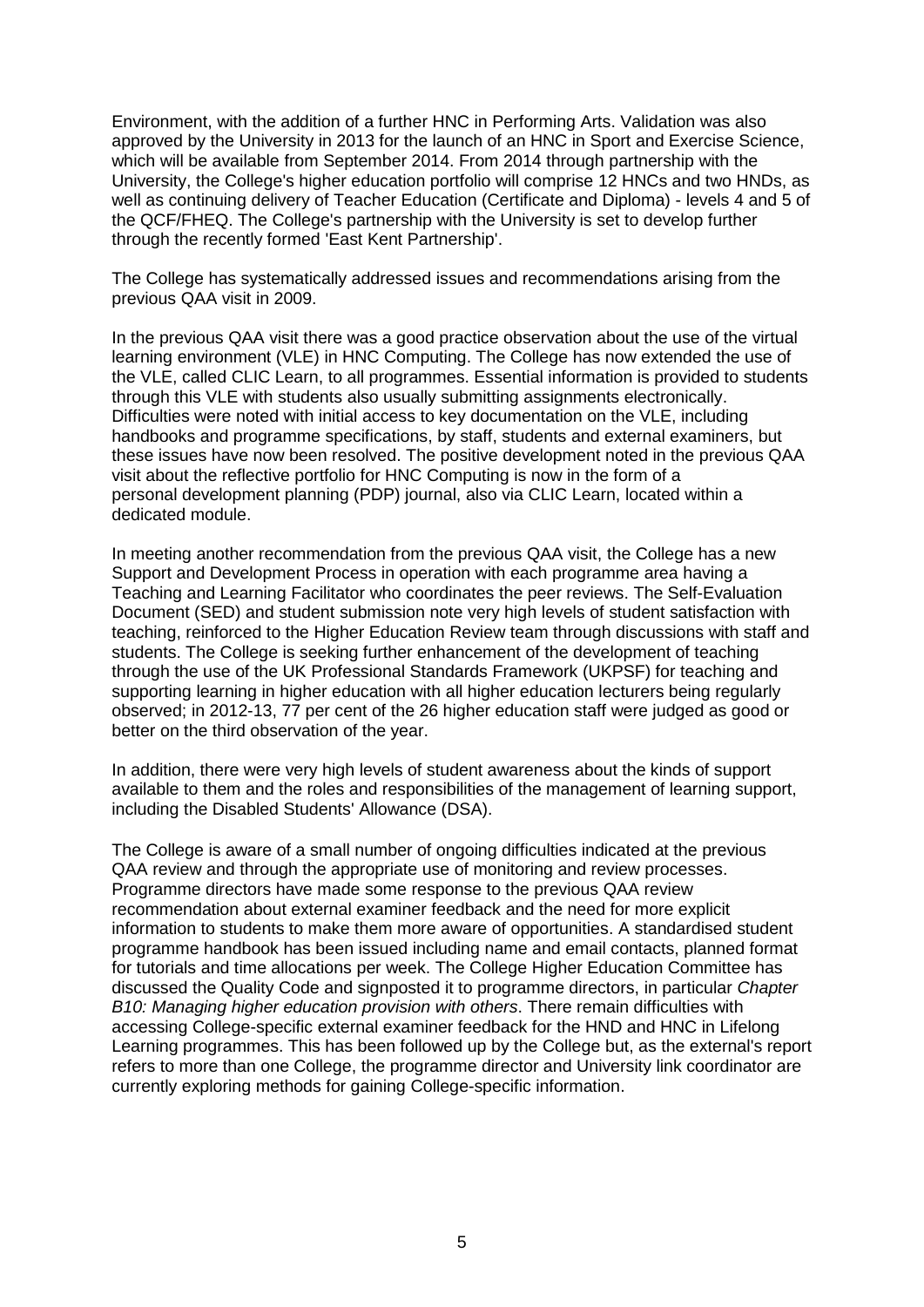## <span id="page-6-0"></span>**Explanation of the findings about East Kent College**

This section explains the review findings in more detail.

Terms that may be unfamiliar to some readers have been included in a [brief glossary](#page-35-0) at the end of this report. A fuller [glossary of terms](http://www.qaa.ac.uk/AboutUs/glossary/Pages/default.aspx) is available on the QAA website, and formal definitions of certain terms may be found in the operational description and handbook for the [review method,](http://www.qaa.ac.uk/InstitutionReports/types-of-review/Pages/IRENI.aspx) also on the QAA website.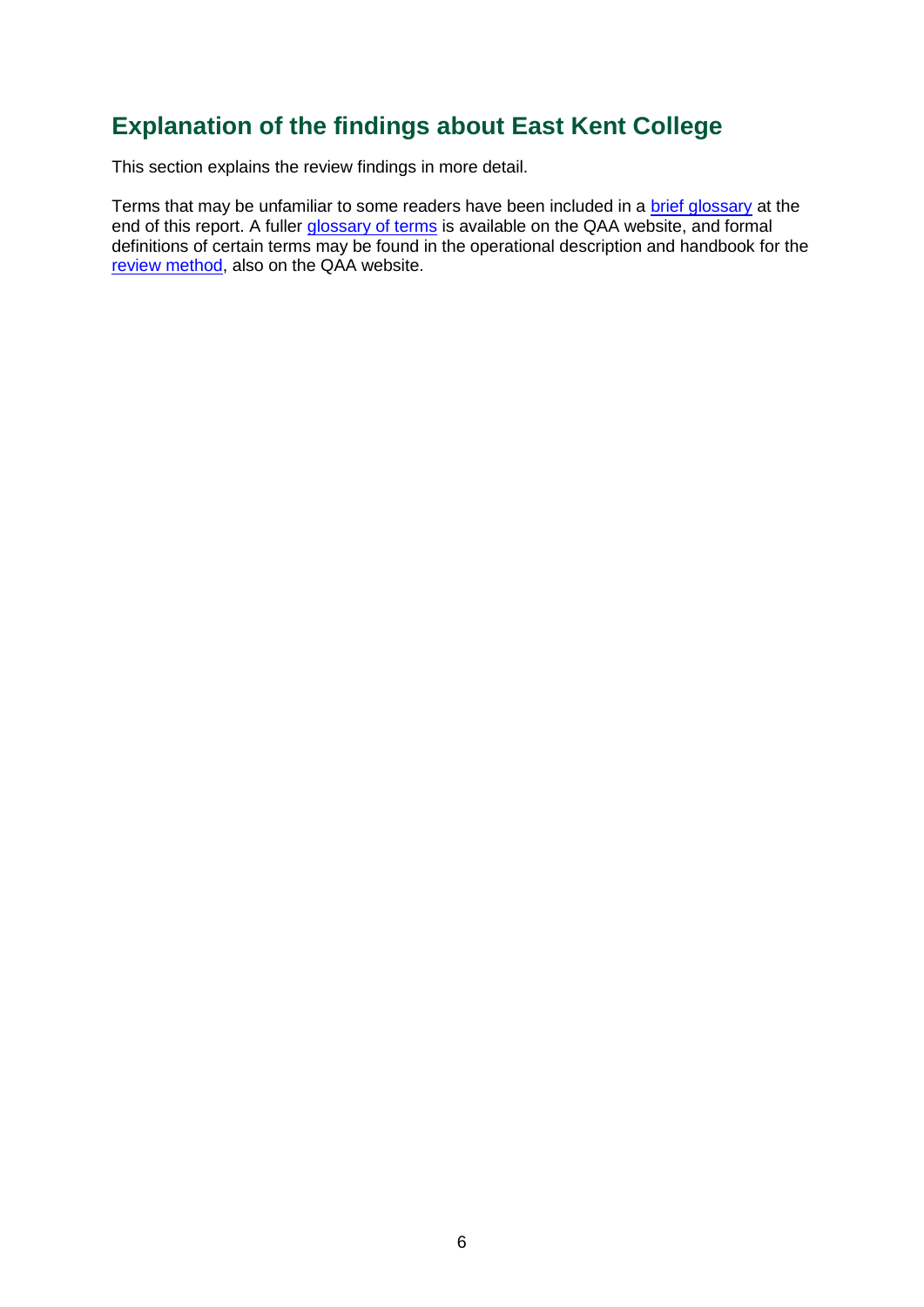## <span id="page-7-0"></span>**1 Judgement: Maintenance of the threshold academic standards of awards**

**Expectation (A1): Each qualification (including those awarded through arrangements with other delivery organisations or support providers) is allocated to the appropriate level in** *The framework for higher education qualifications in England, Wales and Northern Ireland* **(FHEQ).**

### **Quality Code,** *Chapter A1: The national level*

#### **Findings**

1.1 Canterbury Christ Church University, as the awarding body, is responsible for the validation, approval and review of programmes delivered at the College.

1.2 The Memorandum of Agreement (MoA) between the University and the College details responsibilities for standards, including the validation and review of programme learning outcomes. The review team noted that prospectus information details contact time for all courses, as does an example validation document for HNC Business seen by the review team. The review team looked at a sample of external examiner reports, which provided consistent evidence for the definition and achievement of learning outcomes. The review team also sampled PQSARs and annual review information from the University and the College, and could find no difficulties with the setting of volume of study associated with the achievement of learning outcomes.

1.3 The College refers to QCF/FHEQ levels 4 and 5 with examples of a planning form and validation document being provided to the review team for HNC Business, specifying level 4 provision. In discussions with senior and teaching staff the review team confirmed awareness of level 4 and 5 descriptors used for the University awards.

1.4 In reviewing the documentation provided and meeting with staff and students, the review team concluded that the College, in partnership with the awarding body, matches programme outcomes and volumes of study to appropriate levels in the FHEQ and therefore the Expectation has been met.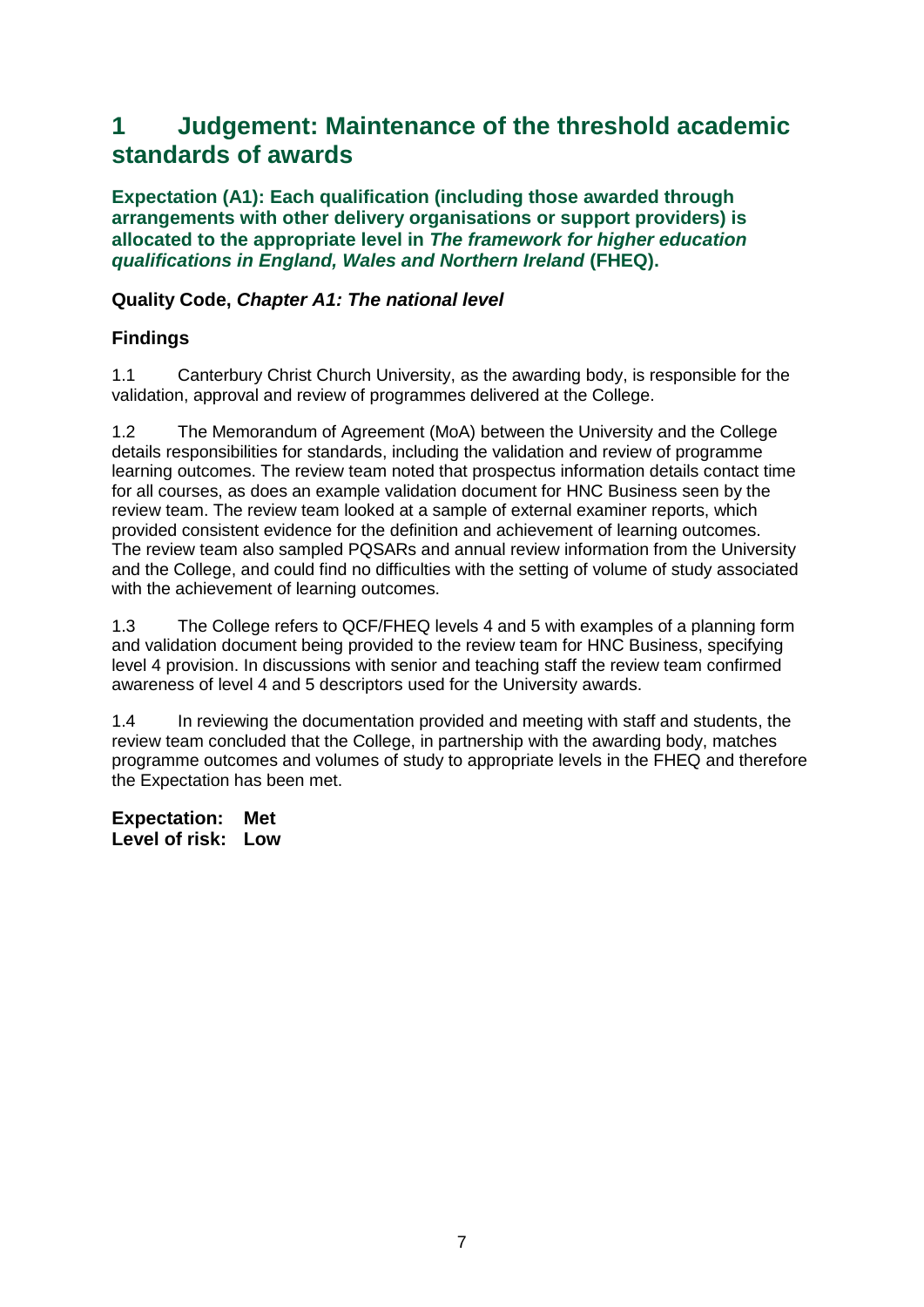#### **Expectation (A2): All higher education programmes of study take account of relevant subject and qualification benchmark statements.**

## **Quality Code,** *Chapter A2: The subject and qualification level*

## **Findings**

1.5 The University has responsibility for the standards, validation, approval and review of programmes awarded in its name, and this point is made clearly in the MoA between the University and the College for all programmes. The College's HNCs and HNDs are validated under license from Pearson. These awards map occupational standards based on consultation with professional bodies by the University, with the College being named as a provider partner. In meetings with senior and teaching staff the review team explored links between the College and Edexcel and Pearson, with the review team recognising that subject benchmark and qualification statements have been used consistently for design delivery and guidance purposes when setting learning outcomes. The review team referred to student handbooks for Biology, Interactive Media and Construction, noting the clear statements about academic standards and the use of subject benchmark statements.

1.6 The College provided the review team with an example of professional, statutory and regulatory body (PRSB) involvement from the HNC Business, which is mapped to standards in the Business Administration and Law sector and the QAA subject benchmark statement for Business and Management. The College notes that the University Certificate and Diploma qualifications in Education and Training will be aligned with the relevant lifelong learning professional body once details emerge from the transition of the Institute of Learning to the Education and Training Foundation. The review team noted that where appropriate the College considers the relationship between standards in subject benchmark statement and PSRB requirements, including plans for further exploration of statements related to standards for Education and Training when these become available.

1.7 Following consideration of the documents provided and after meeting with staff and students, the review team concluded that higher education programmes of study provided by the College in partnership with the awarding body take account of relevant subject and qualification benchmark statements and that this Expectation had been met.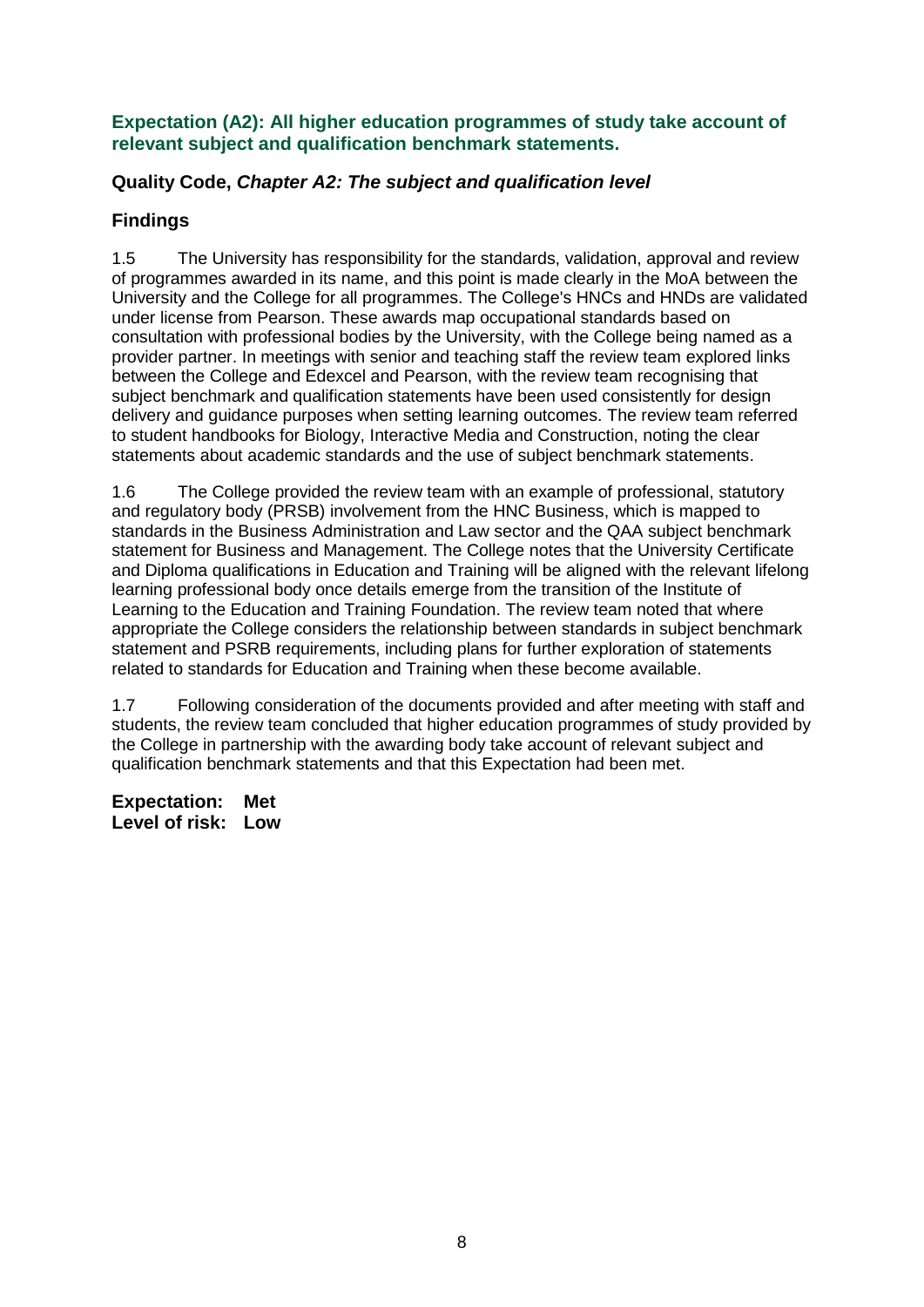**Expectation (A3): Higher education providers make available definitive information on the aims, intended learning outcomes and expected learner achievements for a programme of study.**

### **Quality Code,** *Chapter A3: The programme level*

### **Findings**

1.8 The College notes that the University has responsibility for the standards, validation, approval and review of programmes awarded in its name. The review team referred to the HNC Business planning form and validation document containing the University rationale for designing a level 4 award for delivery at the College - thereby allowing progression to level 5 at the University. The College provided the review team with evidence for its adherence to the University Programme Design and Approval procedures when considering new programmes, setting out a detailed and thorough process, and therefore provided the review team with evidence of the use of definitive information for programme design and approval.

1.9 The College provided the review team with an example of programme specification and module outlines for the HNC in Business. The review team noted that this documentation is sent by the University to the College following validation and it is then posted on CLIC Learn. Discussions with staff and students revealed initial difficulties during 2012-13 with gaining access to such documentation via electronic systems, but there was agreement that systems were now in place for locating and accessing key information. Student handbooks also contain definitive information as evidenced by HNC Performing Arts documentation. The review team were provided with evidence supplied through the student submission survey, which demonstrated to the review team that students are (i) aware of programme learning outcomes, (ii) have received information about their modules including how and when they are assessed, and (iii) understand the grading criteria. It was concluded by the review team that, notwithstanding previous difficulties with CLIC Learn, appropriate systems and procedures are in place for the dissemination of definitive information.

1.10 Following consideration of the documents provided and through meetings with staff and students, the review team concluded that appropriate systems and procedures are in place for maintaining, reviewing and updating definitive information and that the Expectation is met.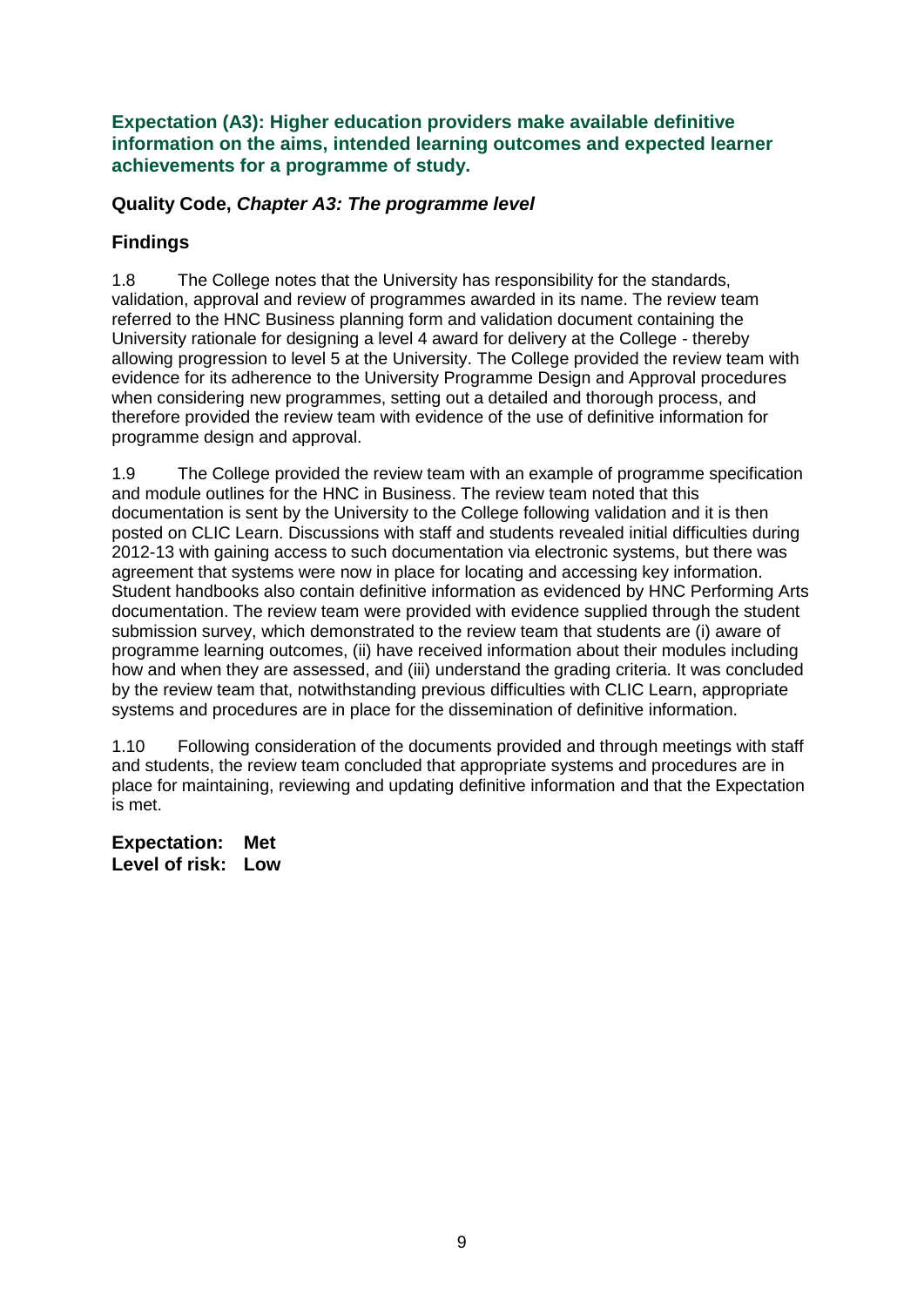#### **Expectation (A4): Higher education providers have in place effective processes to approve and periodically review the validity and relevance of programmes.**

### **Quality Code,** *Chapter A4: Approval and review*

## **Findings**

1.11 Senior staff within the College have designated quality assurance functions covering further and higher education provision, operating within a quality assurance framework for 2013-14, which builds on the earlier quality assurance strategy for 2010-14. The College's higher education provision is addressed within the overall Strategic Plan for 2010-14, with the Higher Education Strategy detailing its partnership with the University. The College's governance body includes an Education Committee with clear terms of reference addressing general education provision.

1.12 The College's programme directors and curriculum officer work in partnership with the University when designing programmes for University validation and subsequent monitoring and review. HNC and HND awards are validated under license from Pearson as University awards. The external reference point is therefore the Pearson programme specifications. Discussions with the Principal and senior staff confirmed to the review team the College's plans for including other awards outside of the FHEQ (a portfolio of higher apprenticeships) within its current Higher Education Strategy and quality assurance framework.

1.13 A Higher Education Implementation Group has been replaced with the Higher Education Committee, chaired by the Vice Principal. Externality is achieved through University membership, with evidence of consistent and high levels of attendance at termly meetings by College and University representatives. The Committee's membership details all programme directors and key senior staff, as well as student representatives. The review team noted the College's ongoing awareness of the need for safeguarding academic standards and enhancing learning opportunities through revising its early terms of reference in September 2013 and again in January 2014, to include reviewing external examiner and student feedback.

1.14 In addition to seeing a signed copy of the MoA between the College and the University (see paragraphs 1.2 and 1.5) during the review visit, the team also saw signed copies of the MoA Operational Annexes. The review team noted that the Performing Arts Operational Annex (commencing in 2013) remained unsigned and the Construction and Engineering Operational Annexes were signed a year after the launch of the course in 2012. The review team discussed with senior staff the reasons for these late signatures. Reviewers saw evidence of the correspondence between the College and the University which confirmed that the College had communicated with the University to make progress with the signing-off process, but that this process was, as yet, incomplete. Enrolment of students on three of the higher education programmes proceeded before signed contractual documentation had been signed, and therefore the review team **recommends** that the College ensure that relevant contractual documents with the awarding body are signed by all partners prior to the enrolment of students.

1.15 The MoA and a sample of operational annexes for each programme detail the approval and monitoring roles of the programme director and the University link tutor, with all key contact information supplied for each specialist member of staff at the University and the College. An example that confirms the College's programme management arrangements and responsibilities is provided within the validation documentation for HNC Business.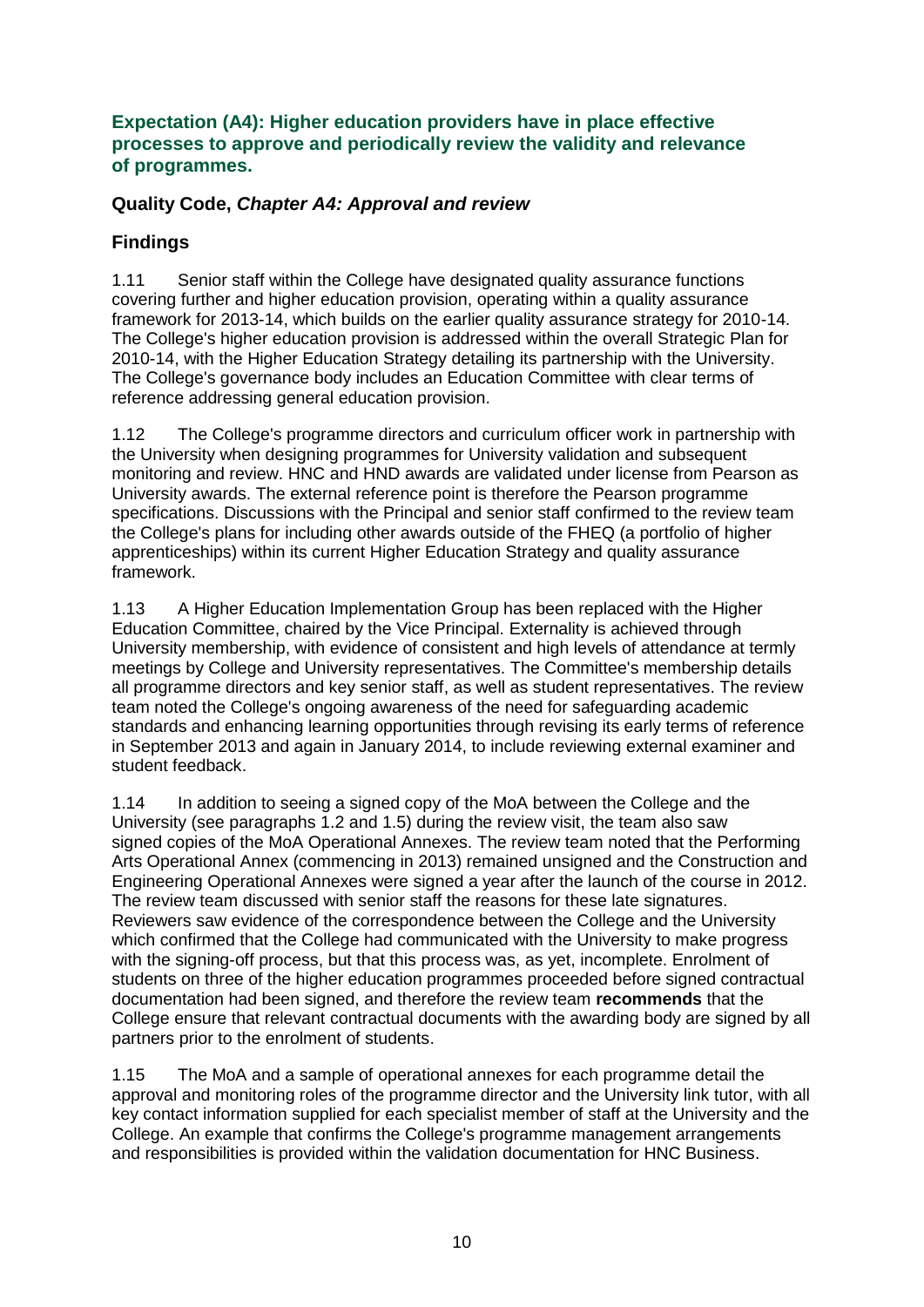1.16 The review team viewed examples of Programme Committee Minutes from Business, Interactive Media, and Computing. Variability was noted with the content and scope of agendas, the amount of detail recorded within the minutes, the discussion of external examiner reports, and the range of programmes covered (for example, Computing and Engineering being combined into a single committee). The College has, however, identified and is using an Action for Enhancement to ensure more consistency with the operation of Programme Management Committees, and progress was confirmed through discussions with senior and teaching staff, including programme directors. The review team **affirms** the current action being taken to formalise consistency of practice in the operation of Programme Management Committees.

1.17 The College notes that minor modifications following the conclusions and outcomes of the annual quality review for individual programmes are the responsibility of the College and the University link tutor, in tandem with the relevant University department and external examiner. Evidence was provided to the review team demonstrating that a minor modification to an assessment strategy was completed through consultation and agreement of the appropriate external examiner and link tutor. The College explained to the review team that any amendment to programmes follows procedures outlined in page 110 of the University Quality Manual.

1.18 The review team concluded that the College has developed appropriate systems and procedures for the exercise of authority and externality in periodically monitoring and reviewing the validity and relevance of its higher education programmes and that the Expectation was met.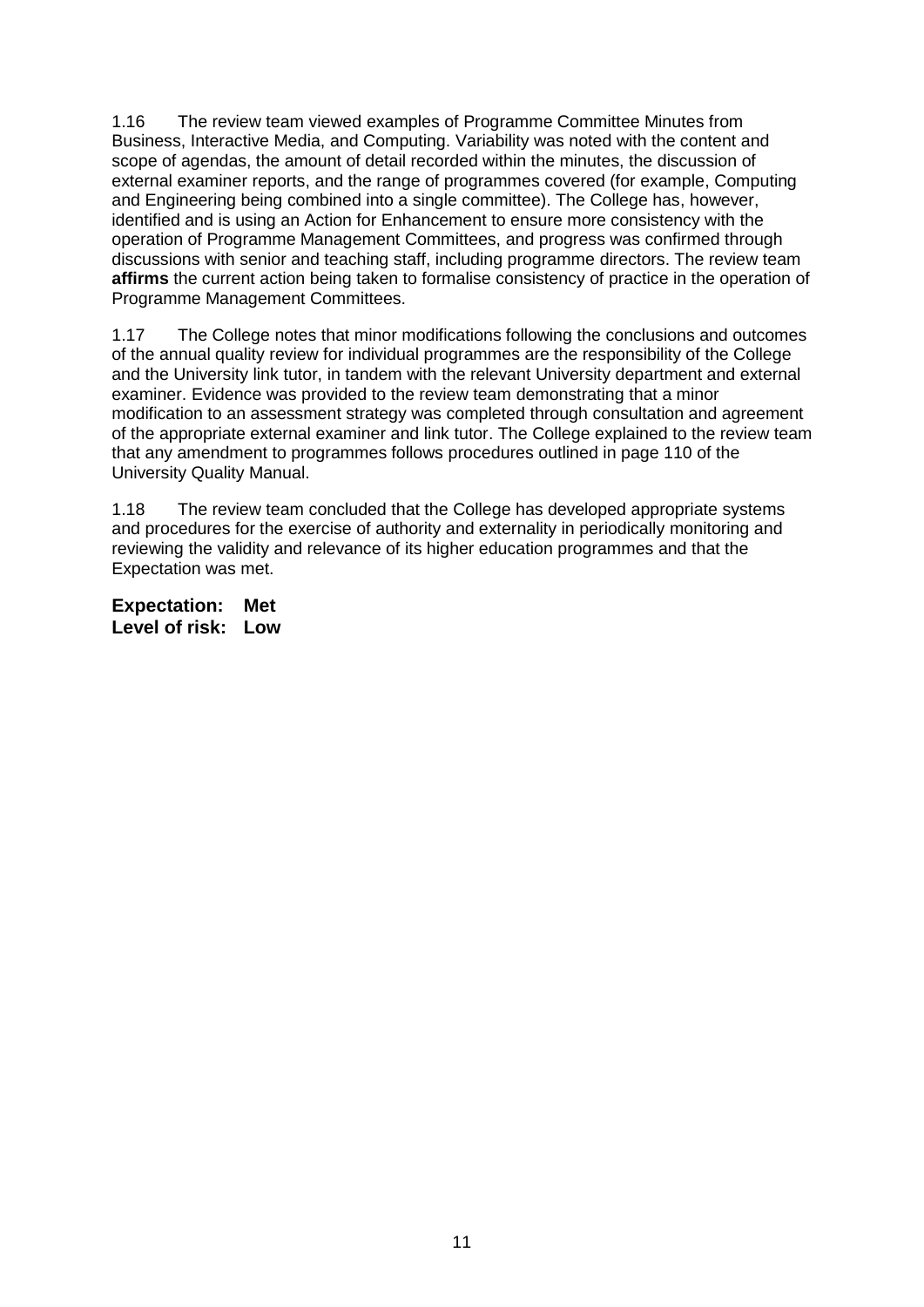#### **Expectation (A5): Higher education providers ensure independent and external participation in the management of threshold academic standards.**

### **Quality Code,** *Chapter A5: Externality*

### **Findings**

1.19 The College's mission includes the value of outstanding engagement with external stakeholders. Externality within the College's Higher Education Committee is achieved via University representation. The revised terms of reference for the Higher Education Committee include the review of external examiner feedback to develop enhancement. The review team noted that although the terms of reference for 2012-13 did not include this function, minutes of meetings reflect consistent monitoring of information from externals.

1.20 External examiner appointments are the sole responsibility of the University, guided by policy in the University Quality Manual. The Higher Education Committee minutes for September 2012 note that the University identified seven out of 10 HNCs aligned to University departments and serving externals, with the link tutors of the University having responsibility for submitting applications for new externals. The review team noted that two of the MoA operational annexes record 'TBA' for the names of externals. Furthermore, the Higher Education Committee minutes for May 2013 state that externals had not yet been appointed for Construction and the Built Environment and General Engineering, with a request to programme directors to supply externals' names. The minutes of the autumn 2013 Higher Education Committee include discussion of external examiners with the statement 'All higher education provision have external examiners in place' (page 6). Additional evidence lists external examiner dates for tenure, with senior and teaching staff confirming that where late appointments of externals took place, the College, together with the University, developed an 'enhanced' or 'super link tutor' role for independent expert academics in other universities, who ensure appropriate externality for relevant programmes. The team concluded that the College has demonstrated the effectiveness of systems and procedures for recognising difficulties with the later appointment of external examiners for two programmes within the 2012-13 academic session, and has proactively worked with its awarding body to develop alternative forms of externality during the time needed to arrange suitable appointments.

1.21 The College explained to the review team that external examiners visit annually, providing evidence indicating unanimous satisfaction with arrangements and procedures. Each programme director responds to external examiner reports as part of the PQSAR cycle with a clear example being provided to the review team for Engineering and Computing.

1.22 The College produces an annual summary of external examiner reports with examples of follow-through action points including: assessment feedback requirements being overly prescriptive; the need to use more formative assessment (as voiced by the external examiner for HNC Tourism Management); difficulties in accessing information via CLIC Learn; defining distinction criteria; internal verification of assignment briefs; and the provision of information. These issues have been listed and actioned within the College's annual summary and in responses to externals by the programme directors and link tutors.

1.23 The team concluded that the College has established appropriate systems and procedures for the use of external expertise in quality assurance processes and the Expectation has been met.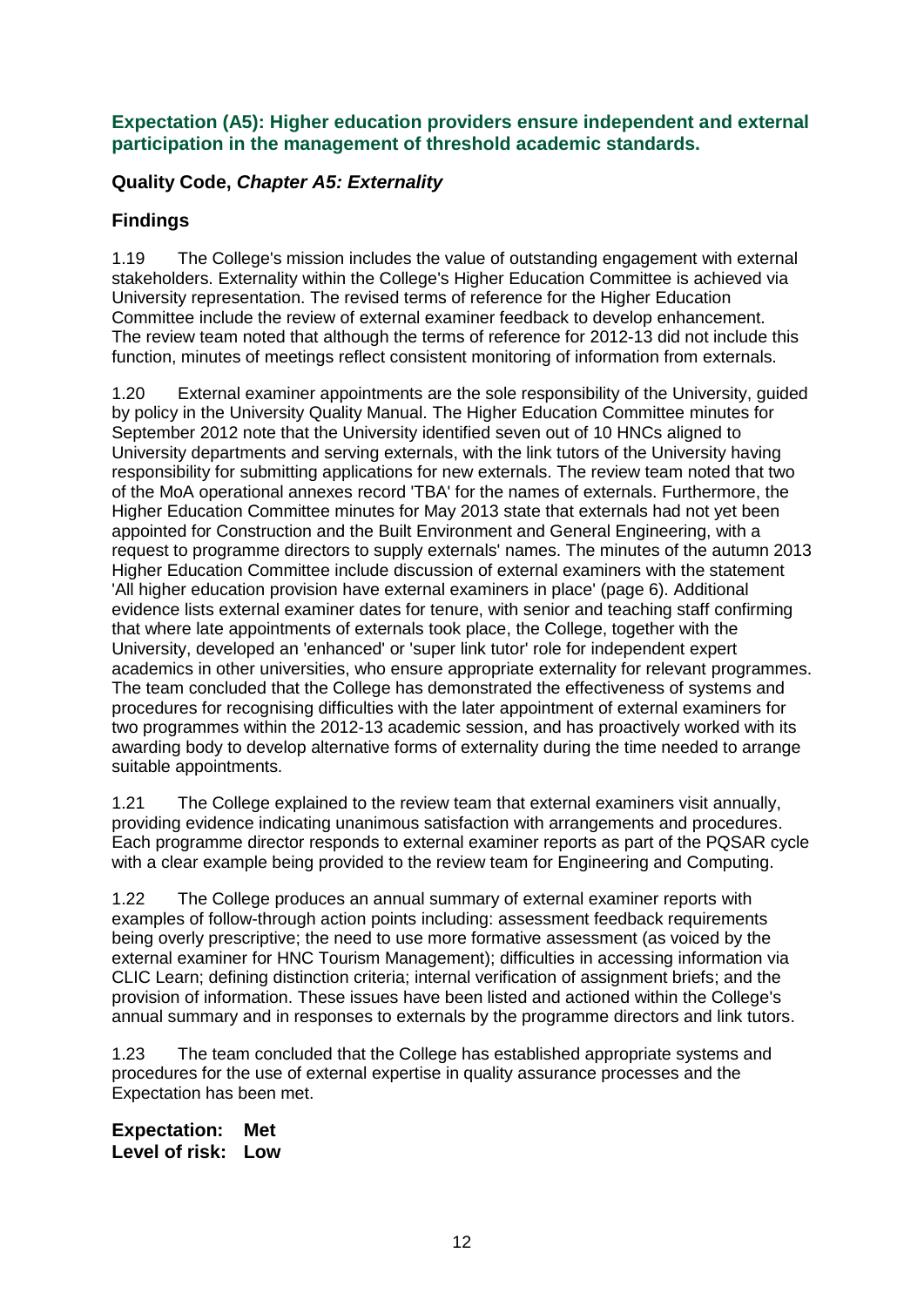**Expectation (A6): Higher education providers ensure the assessment of students is robust, valid and reliable and that the award of qualifications and credit are based on the achievement of the intended learning outcomes.** 

#### **Quality Code,** *Chapter A6: Assessment of achievement of learning outcomes*

### **Findings**

1.24 The College notes that the University regulations, systems and procedures, alongside protocols from Pearson specifications, are used for all assessment arrangements. Evidence drawn from minutes of examination boards confirmed that meetings are chaired by a member of the University.

1.25 Learning, Teaching and Assessment strategies are included in validation documentation and assessment schedules are given to students at modular levels. The review team sampled annual review minutes and agreed that the monitoring of strategies is evident for second marking, re-sit policy and practice, and the use of CLIC Learn for uploading assignments (with the College noting difficulties with large files for Music and Construction and the Built Environment). The review team recognised follow-up assessment actions by the College within a sample of Programme Management Committee minutes from Engineering and Business Management. Additional evidence within external examiner reports does not indicate any serious concerns about standards related to marking practices.

1.26 The review team recognised the College's awareness of two issues emerging from initial commentary in the SED regarding programme assessment, reinforced by the University annual review minutes, the PQSAR Summary Report and the Annual Review Data Pack. These issues are trailed in Expectation B6 and Expectation C of this report. The team concluded that the College has used its monitoring and review systems to become aware of the need for refining assessment procedures, and appropriate actions have been implemented to provide students with programme assessment schedules and deadlines throughout the year.

1.27 The review team further noted the College's awareness of internal verification problems, the possibility of over-assessment and the need for more guidance on criteria for merit and distinction grades, with follow-up actions being noted through external examiner reports and Programme Management Committee minutes for Engineering and Construction. The team recognised examples of the use of assessment criteria and grading details in HNC Interactive Media and Performing Arts documentation. The review team recognised that the College has made rapid progress with its Action for Enhancement objective surrounding the clarification of assessment criteria for students.

1.28 Accreditation of prior experiential learning is in accordance with the University regulations, with the College informing the review team that no formal applications have been received since the 2009 IQER.

1.29 The review team concluded that the College has appropriate systems and procedures in place for the design, approval, monitoring and review of assessment strategies and uses consistent and appropriate academic and regulatory frameworks for its higher education provision. The Expectation has been met.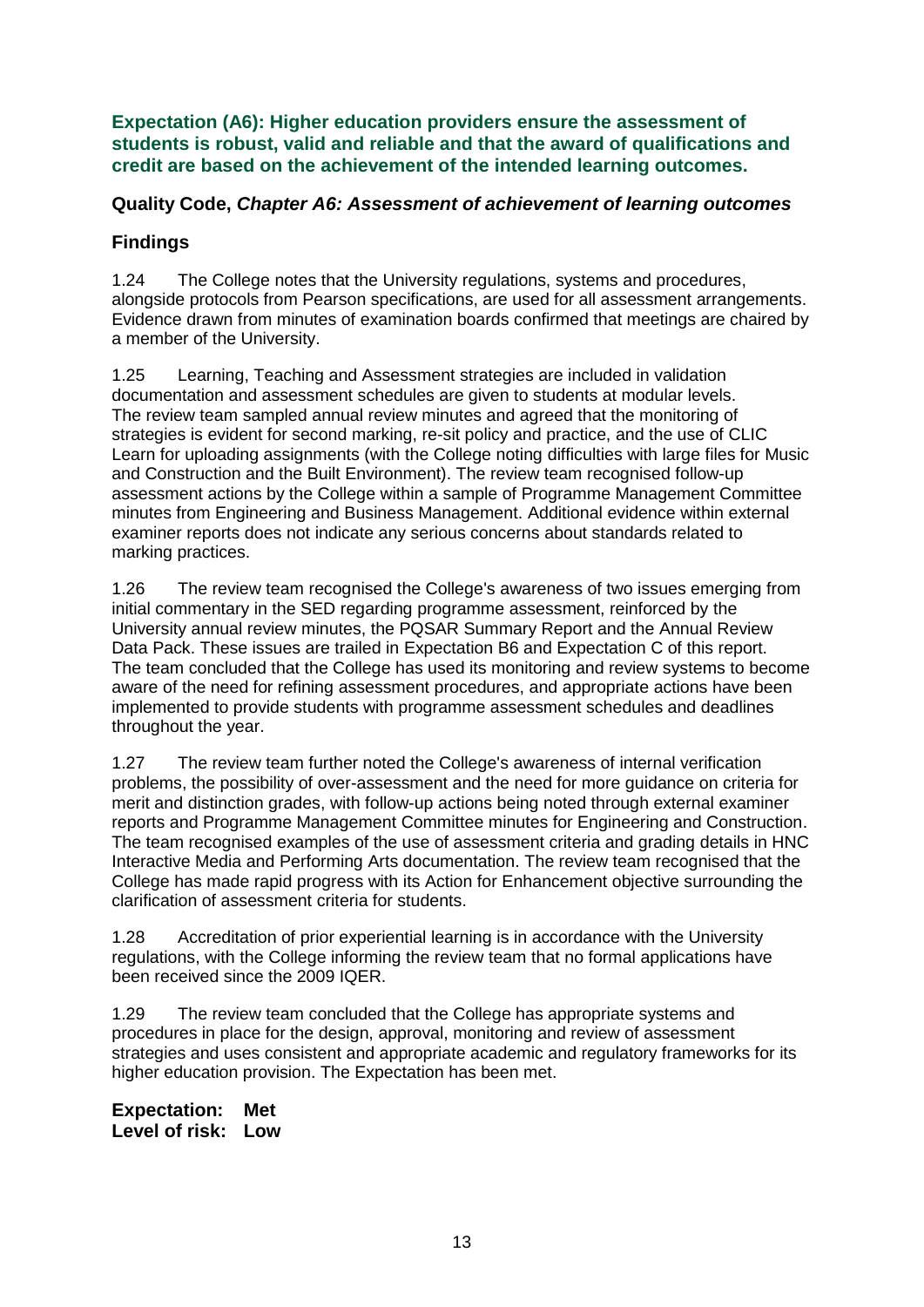## **Maintenance of the threshold academic standards of awards: Summary of findings**

1.30 The College's responsibilities relating to the UK expectations about academic standards as detailed in *Part A: Setting and maintaining academic standards* of the Quality Code have all been met.

1.31 The review team confirmed that the College, in partnership with the awarding body, matches programme outcomes and volumes of study to appropriate levels in the FHEQ. The team concluded that all higher education programmes of study provided by the College in partnership with the awarding body take account of relevant subject and qualification benchmark statements. The team also concluded that appropriate systems and procedures are in place for maintaining, reviewing and updating definitive information; the College has developed appropriate systems and procedures for the exercise of authority and externality in periodically monitoring and reviewing the validity and relevance of its higher education programmes; the College has established appropriate systems and procedures for the use of external expertise in quality assurance processes; and the College has appropriate systems and procedures in place for the design, approval, monitoring and review of assessment strategies and uses consistent and appropriate academic and regulatory frameworks for its higher education provision.

1.32 There was one recommendation that before any further enrolment the College should ensure that relevant contractual documentation with the awarding body is signed by all partners prior to the enrolment of students.

1.33 There was also an affirmation of the action being taken to formalise the consistency of practice for the operation of Programme Management Committees.

1.34 On the basis of the documentation provided and meetings with staff and students, the review team made the judgement that the maintenance of the threshold academic standards of awards at the College **meets** UK expectations.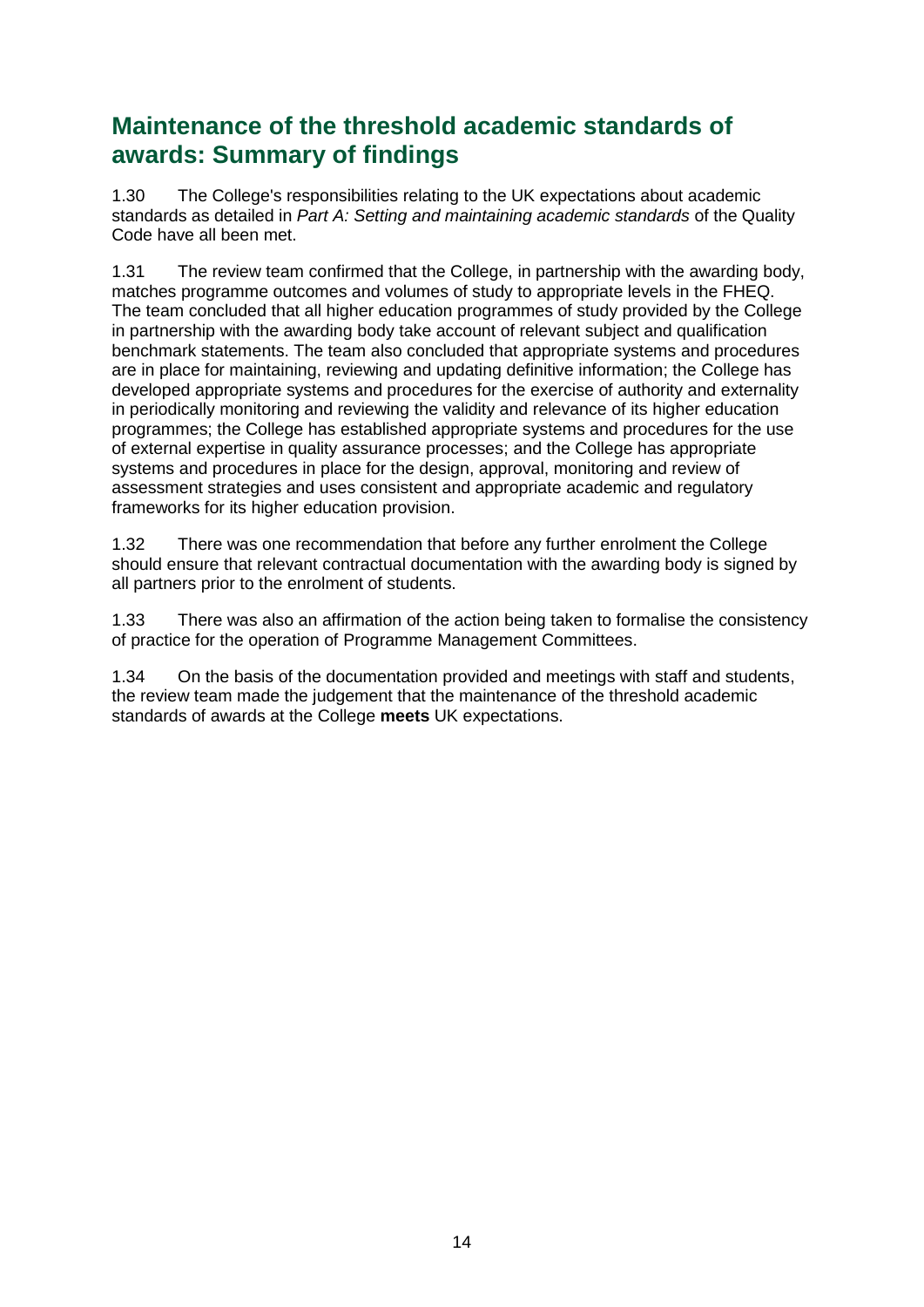## <span id="page-15-0"></span>**2 Judgement: Quality of student learning opportunities**

#### **Expectation (B1): Higher education providers have effective processes for the design and approval of programmes.**

#### **Quality Code,** *Chapter B1: Programme design and approval*

### **Findings**

2.1 The University is responsible for the validation, approval and review of programmes delivered at the College. The University's validation programme is usually for five years, therefore the HND and HNC programmes at the College will be due for revalidation in the academic year 2016-17.

2.2 The College demonstrated to the review team how it uses University planning forms and documents to inform the curriculum. Both students and staff explained to the review team how their individual involvement with external examiner reports and discussions about the reports had informed the design of the modules that make up the programme.

2.3 The review team concluded that the College has effective processes for the design and approval of programmes and the Expectation has been met.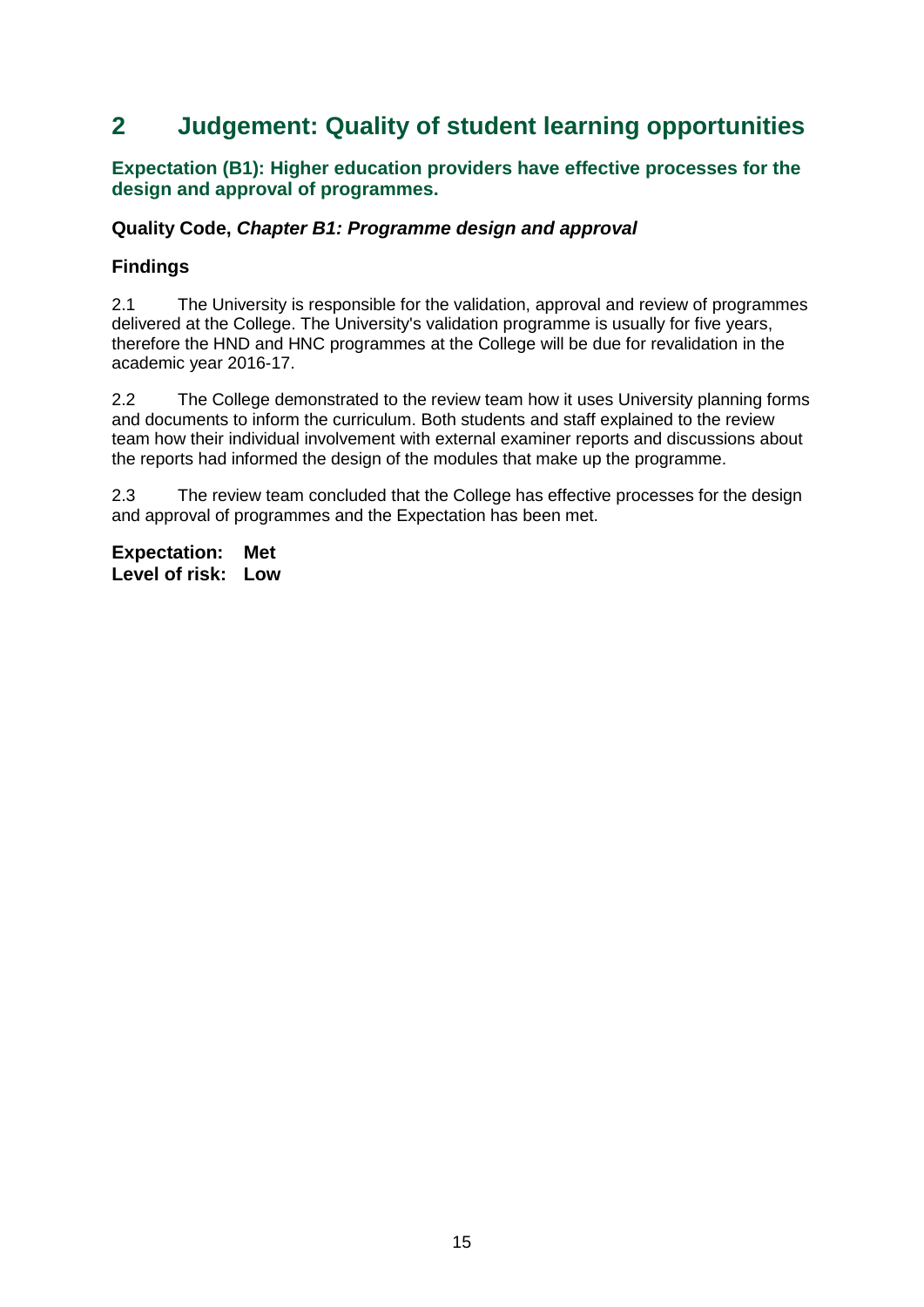#### **Expectation (B2): Policies and procedures used to admit students are clear, fair, explicit and consistently applied.**

### **Quality Code,** *Chapter B2: Admissions*

### **Findings**

2.4 The recruitment of prospective students is the responsibility of the College, working within the University's policy and procedures. All applications are considered individually with the opportunity for an interview with the respective higher education programme director. Students confirmed to the review team that they found the application process simple and had been advised correctly upon enquiry.

2.5 The review team saw the College's comprehensive admissions complaints procedure document that clearly outlines the process. The College solicitor handles investigations and responses, although the review team noted that no admissions complaints have been received since the previous QAA review in 2009.

2.6 The review team concluded that the College has policies and procedures used to admit students that are clear, fair, explicit and consistently applied and the Expectation has been met.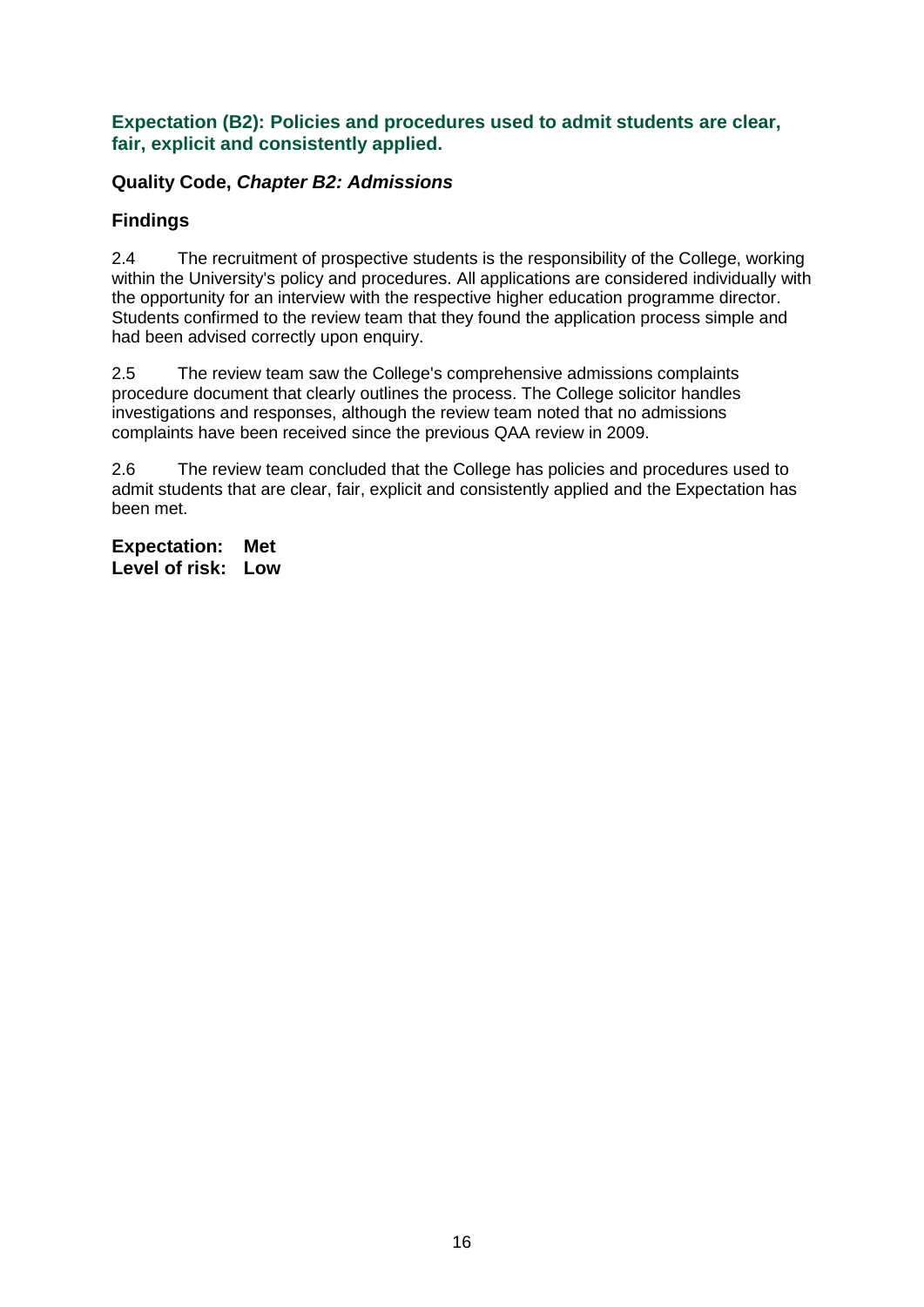**Expectation (B3): Higher education providers, working with their staff, students and other stakeholders, articulate and systematically review and enhance the provision of learning opportunities and teaching practices, so that every student is enabled to develop as an independent learner, study their chosen subject(s) in depth, and enhance their capacity for analytical, critical and creative thinking.**

### **Quality Code,** *Chapter B3: Learning and teaching*

## **Findings**

2.7 The College uses the University's VLE, CLIC Learn, to facilitate and maintain 'all information required by the university for the students to complete their programme'. Students are introduced to CLIC Learn at the start of their course and are aware of the programme area with associated information. Students also informed the review team that their assignments are set and due dates published on CLIC Learn. Students are also able to become full members of the University library for the period of registration of the award.

2.8 The College collects and analyses appropriate information and feedback from students to enable full engagement in the process Annual and Periodic Review. The University is responsible for enabling College student engagement with the University's Student Survey (level 4 students) and the National Student Survey (NSS) and reporting the results as appropriate.

2.9 The College is implementing plans to use a data collection sequence similar to the University which includes a pre-registration questionnaire, induction questionnaire, University Student Survey (April level 4), NSS (level 5), end-of-module evaluations, and exit interviews to develop the structure and formalisation of student evaluation data. The student submission reports a high level of awareness of support that is available and high levels of satisfaction with learning facilities and resources including provision of specific study areas for higher education (the Common Room).

2.10 The review team concluded that the College, working with their staff, students and other stakeholders, articulates and systematically reviews and enhances the provision of learning opportunities and teaching practices, so that every student is enabled to develop as an independent learner, study their chosen subject(s) in depth, and enhance their capacity for analytical, critical and creative thinking; the Expectation has been met.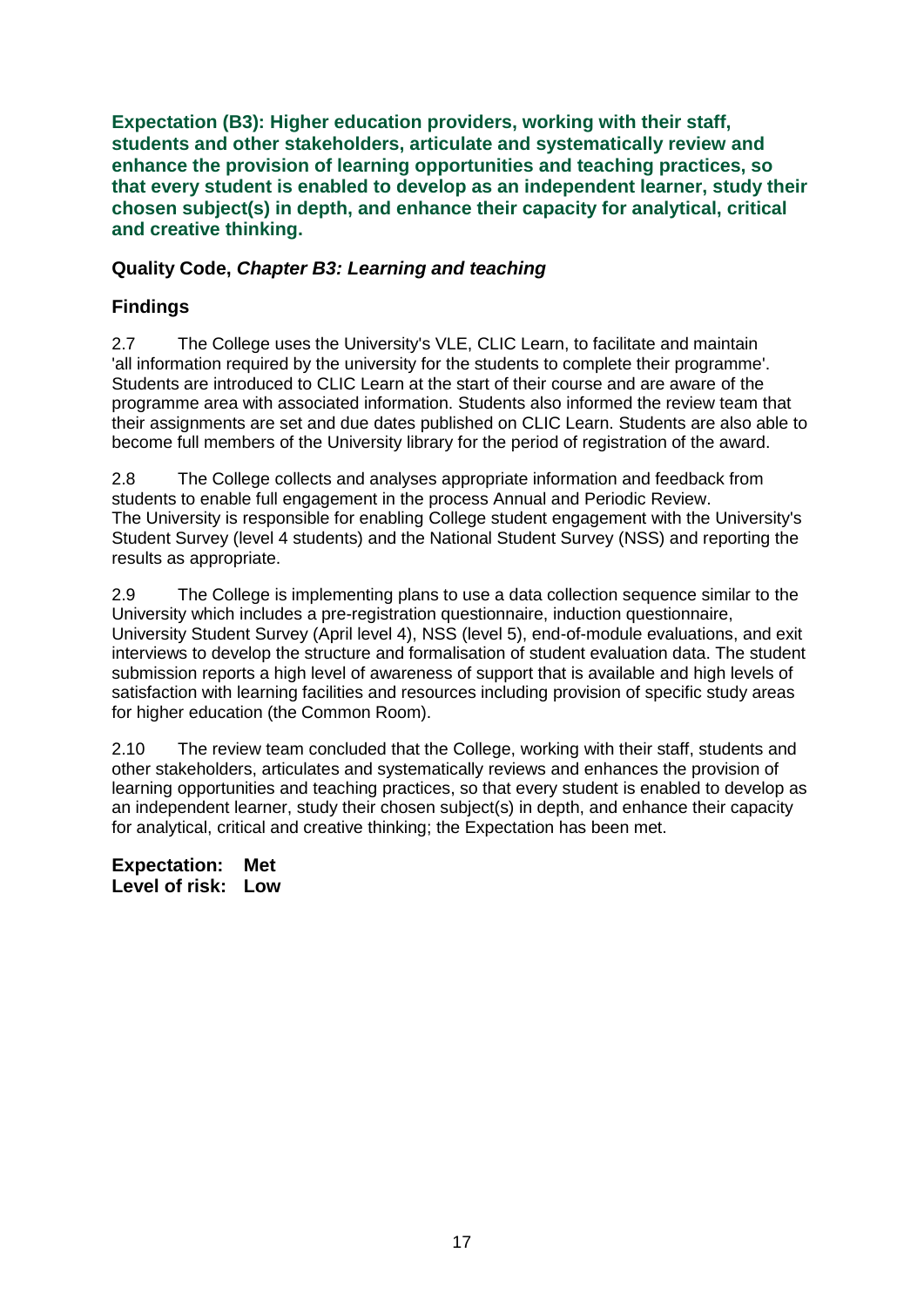**Expectation (B4): Higher education providers have in place, monitor and evaluate arrangements and resources which enable students to develop their academic, personal and professional potential.**

#### **Quality Code,** *Chapter B4: Enabling student development and achievement*

### **Findings**

2.11 The College's Higher Education Committee remit is to implement strategic objectives defined in the Strategic Plan and sub-strategies for Higher Education and Learning and Teaching.

2.12 The student submission demonstrated to the review team high satisfaction levels with the College's induction process that includes the introduction of CLIC Learn, plagiarism and academic misconduct awareness and introduction to their personal tutors. This was also reiterated to the review team through discussion with students who talked about the particular emphasis on how personal tutors aid the transition from further education to higher education, and from HND to degree top-up or into employment. Further examples of support for the transitions were demonstrated to the review team through the detailing of the student finance advice and UCAS application advice services, as well as the College's proactive help in making students aware of employment prospects. The review team considered the strategic approach that enables students to develop their academic, personal and professional potential through the transition from further to higher education and through subsequent higher education levels to be **good practice**.

2.13 Students confirmed to the review team that they were introduced to the CLIC Learn site at the start of their course during induction and were made aware of the relevant programme area with the associated information, including the deadlines for their assignments that are made available there.

2.14 The College is currently engaging with the University to extend the higher education curriculum provision to meet the needs of the local community. This includes a hospitality programme which will use the College's new training hotel to provide a setting for vocationally relevant education and training.

2.15 The review team concluded that the College has in place, monitors and evaluates arrangements and resources that enable students to develop their academic, personal and professional potential and the Expectation has been met.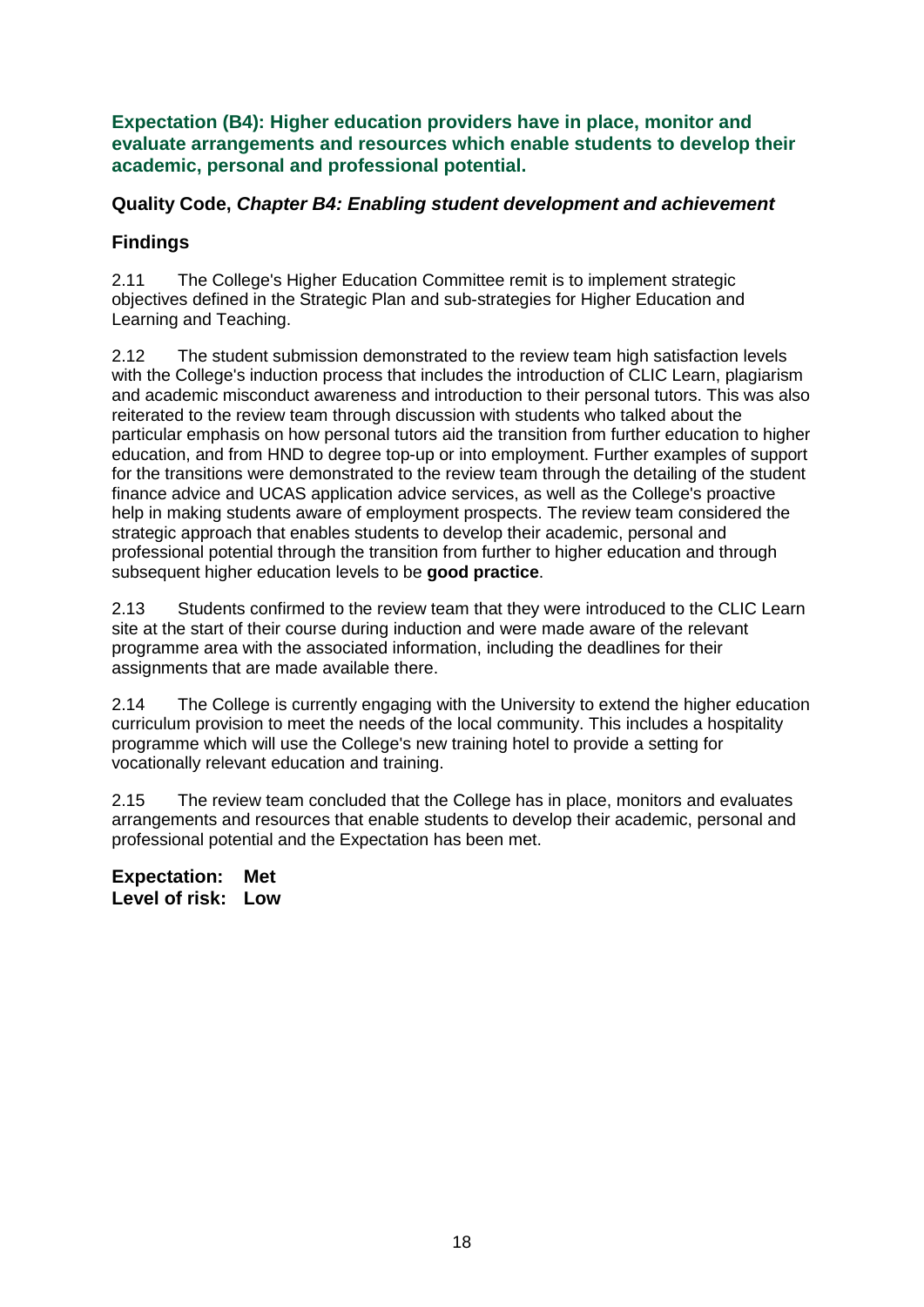**Expectation (B5): Higher education providers take deliberate steps to engage all students, individually and collectively, as partners in the assurance and enhancement of their educational experience.**

#### **Quality Code,** *Chapter B5: Student engagement*

## **Findings**

2.16 The higher education student representative is a full member of the College's Higher Education Committee. At the programme level, each higher education programme has two elected student representatives who represent the views of students within studentstaff liaison meetings as the first part of the Programme Management Committee, which is held once a term, three times a year, to coincide with the three in-year reflections required of the higher education PQSAR. Training for the role of student representative is provided by the College's Enrichment Officer, with use of the Class Representative Handbook.

2.17 It was demonstrated to the review team that students across all levels of the College take a critical role in the evaluation of College resources and facilities by participating and interacting with curriculum walks. These prove effective in identifying areas of improvement in respective curriculum areas. Following this, an action plan is agreed with follow-up walks being undertaken to check progress and ensure agreed actions are implemented. This successfully contributes to the enhancement of learning opportunities at the College (see section on Enhancement).

2.18 The College does not have its own Student Charter, and because of its singular relationship with an awarding body it has made a conscious decision to use the University version, which is included consistently within programme handbooks. Students are familiar with the University's Student Charter which can be found in their College handbooks.

2.19 The review team concluded that the College takes deliberate steps to engage all students, individually and collectively, as partners in the assurance and enhancement of their educational experience and the Expectation has been met.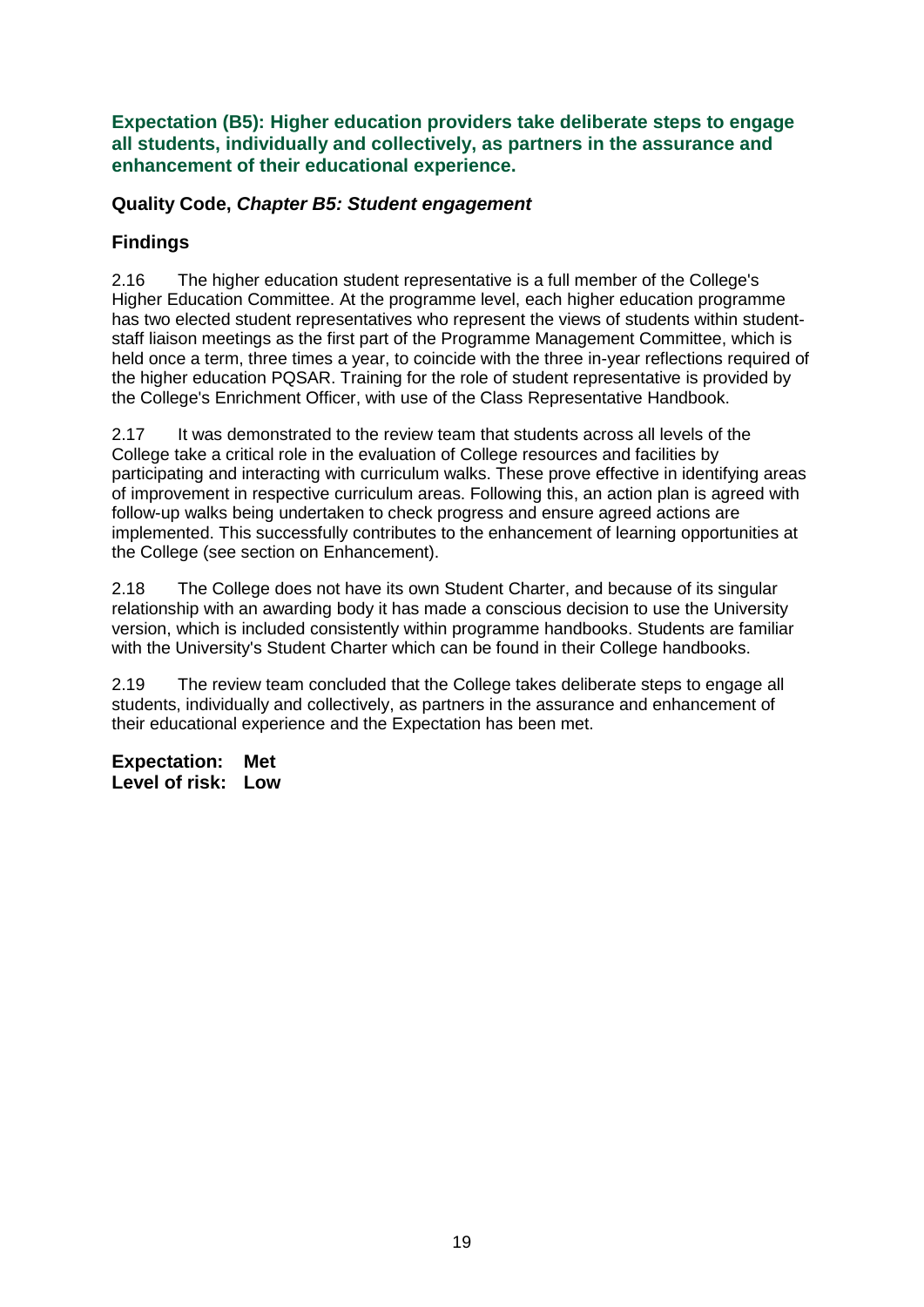**Expectation (B6): Higher education providers ensure that students have appropriate opportunities to show they have achieved the intended learning outcomes for the award of a qualification or credit.**

#### **Quality Code,** *Chapter B6: Assessment of students and accreditation of prior learning*

### **Findings**

2.20 The College and the University recognise within their annual review and PQSARs previous difficulties with student workloads caused through the timing of assessment. During its end-of-year University Annual Programme Partnership Review, the University noted the need for changing assessment strategies, for example in Applied Biology where assignments were clustered later on in the academic year. The PQSAR summary reports further noted difficulties and the need for rebalancing deadlines throughout the year for the Music and Business HNCs. The College has responded to these observations as evidenced to the review team in a sample of Programme Management Committee minutes for Business and Interactive Media, and through discussions with teaching staff which indicate consistent use of revised assessment schedules during 2013-14. The College has also provided feedback to external examiners in response to their comments about the need for a more even distribution of coursework deadlines**.** Discussions with student representatives noted that there was student awareness of difficulties with clustered assessment deadlines towards the end of the last academic session, but that this year coursework was more evenly distributed over three terms. The team also noted that there is a high level of student satisfaction about the learning challenges set by assessment content, with assessments being perceived as more challenging as students progress through their studies. The team **affirms** the current action being taken to ensure a more even distribution of assessment deadlines throughout the academic year.

2.21 Through consideration of the documentation provided and meetings with staff and students, the review team concluded that the College ensures that students have appropriate opportunities to show they have achieved the intended learning outcomes for the award of a qualification or credit and the Expectation has been met.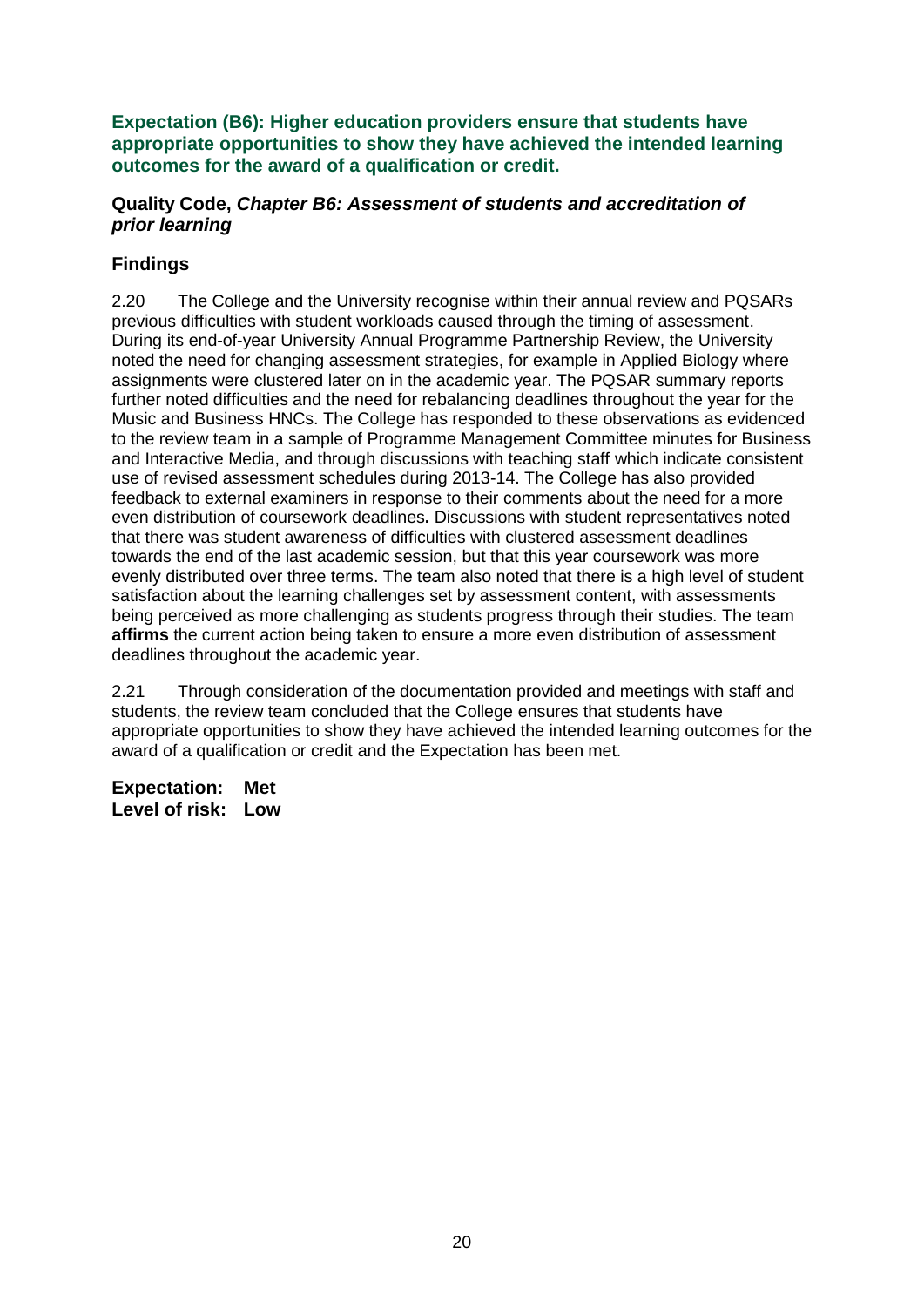#### **Expectation (B7): Higher education providers make scrupulous use of external examiners.**

### **Quality Code,** *Chapter B7: External examining*

### **Findings**

2.22 The College summarises recommendations arising from external examiners' reports as part of updating the Actions for Enhancement document overseen by the College's Higher Education Committee. The review team saw evidence that demonstrated that the arrangements for assessment panels and examination boards correspond with the University's procedures and regulations.

2.23 External examiner reports are made available to students through the CLIC Learn site, thereby enabling students to have an informed dialogue with their course staff to effectively inform the curriculum design of their course (see Expectation B1). Information regarding marking and grading is made available to students via their programme handbooks and within their module guides. Students confirmed to the review team that they received timely feedback for their submitted work.

2.24 Through consideration of the documentation provided and meetings with staff and students, the review team concluded that the Expectation has been met.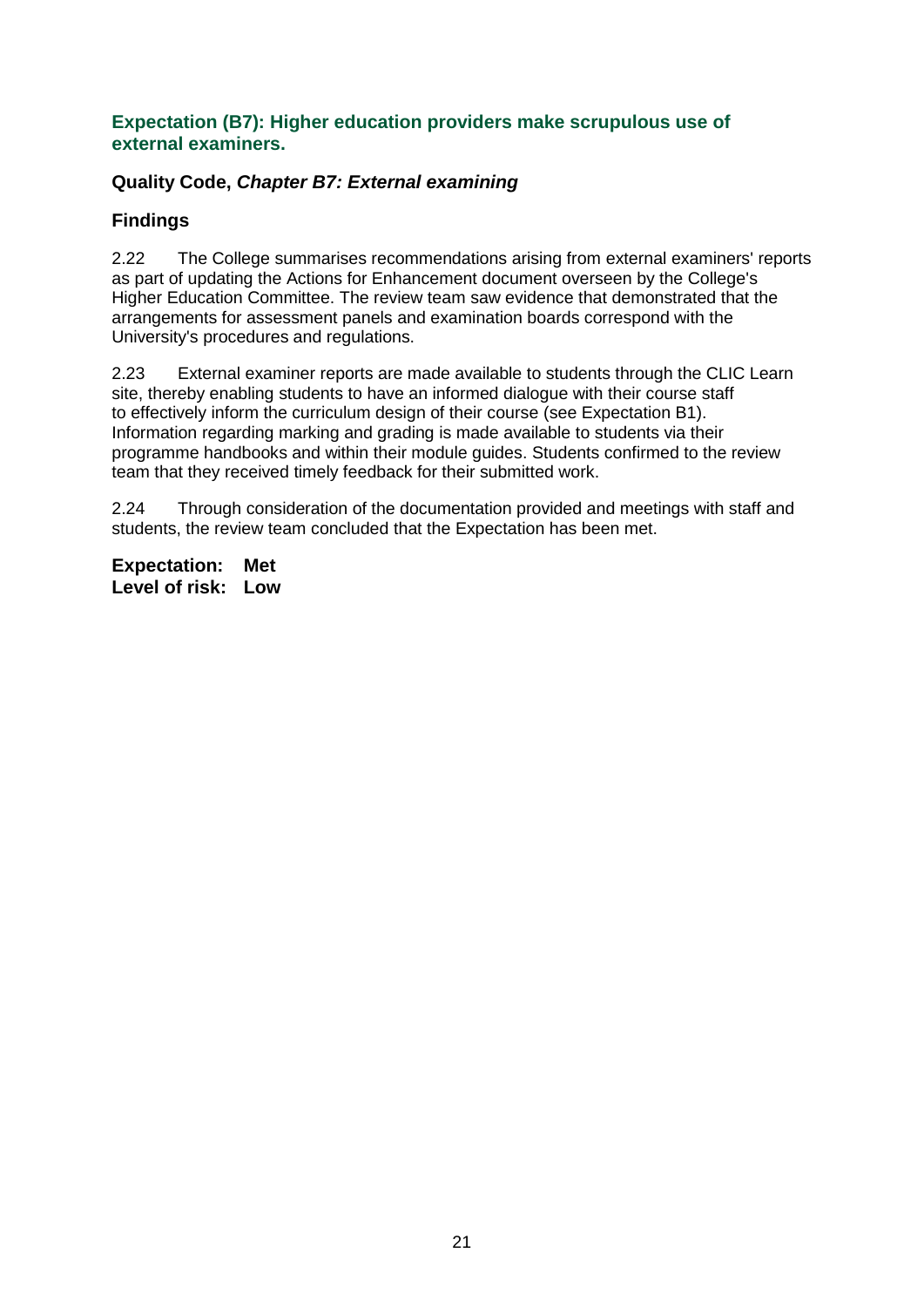#### **Expectation (B8): Higher education providers have effective procedures in place to routinely monitor and periodically review programmes.**

### **Quality Code,** *Chapter B8: Programme monitoring and review*

## **Findings**

2.25 There is extensive evidence of frequent and detailed programme monitoring and review using the PQSAR system, which is also specified in the MoA. This procedure is overseen by the Higher Education Committee which has a specific PQSAR objective in its revised terms of reference. The College requires use of a PQSAR template which has now been revised following discussion at Higher Education Committee level. The team noted detailed examples of PQSAR monitoring and review for the HNC Computing, Interactive Media and Construction, in addition to the College's completion of an overall summary report for all PQSARs.

2.26 The review team also explored the PQSAR annual review cycle through discussions with senior staff, with an overview of a sample of reports from programme directors. The review team noted in discussions with teaching and support staff that student achievement and progression data is used as statistical evidence for monitoring and action planning, including the use of data dashboards linked not just to PQSARs, but also to quarterly Programme Area Performance Reviews completed by the senior management team within the College. This self-assessment process includes retention and achievement data; evaluation of progress from the last action plan with targets and updates; two reflective updates during the year; peer review of interim and end-of-year monitoring conclusions; responses to external examiner feedback; and a new action plan. The team concluded that the PQSAR process is a rigorous, robust and self-critical approach to programme monitoring and review and considers this to be **good practice**.

2.27 Through consideration of the documentation provided and meetings with staff and students, the review team concluded that the College has effective procedures in place to routinely monitor and periodically review programmes and that the Expectation has been met.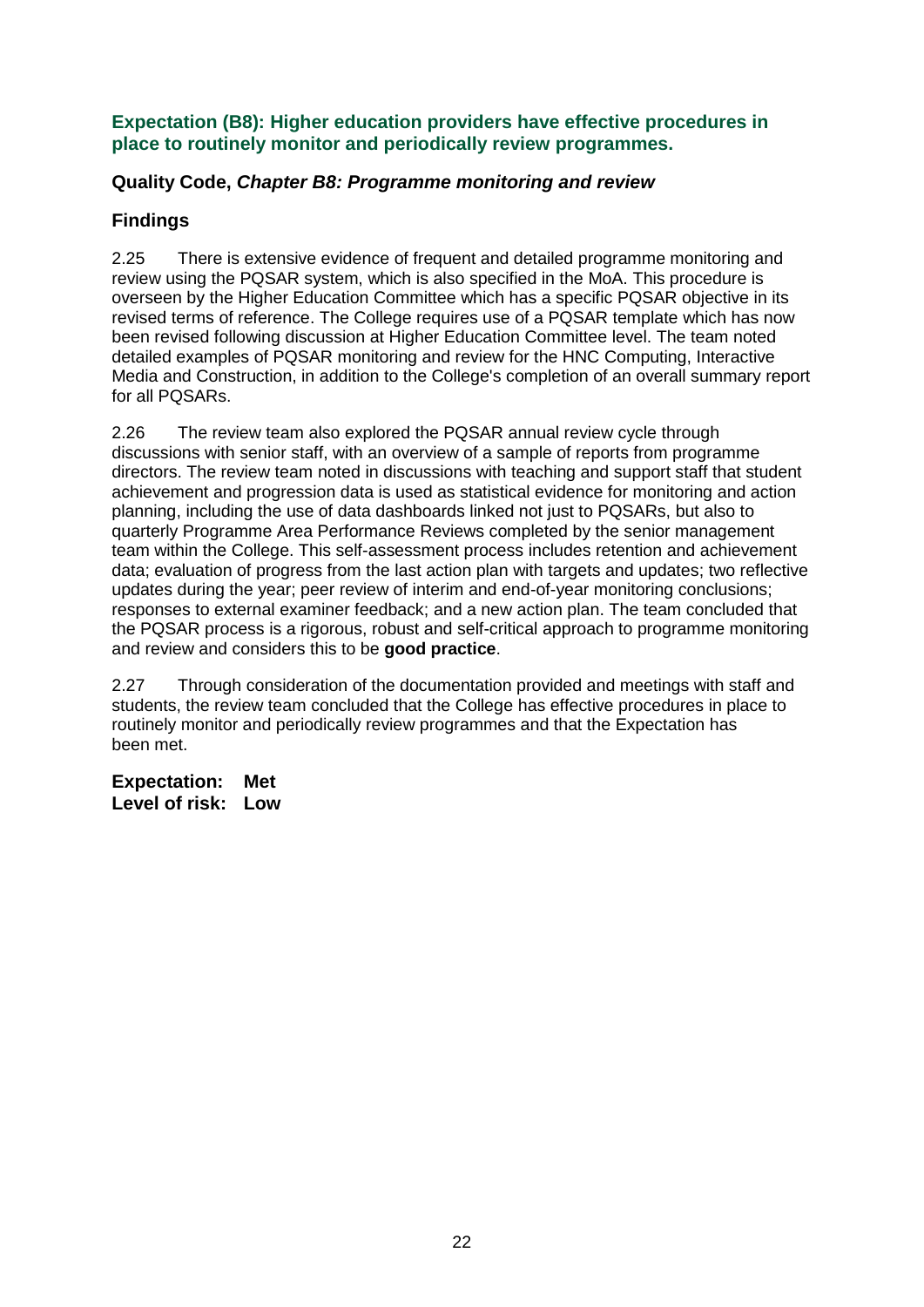**Expectation (B9): Higher education providers have fair, effective and timely procedures for handling students' complaints and academic appeals.**

#### **Quality Code,** *Chapter B9: Academic complaints and student appeals*

### **Findings**

2.28 The College demonstrated to the review team that it has a robust complaints procedure in place which values fairness, clear communication, confidentiality and timely responsiveness. The procedure encompasses three internal stages before progressing to the University and details about the process are made available to students through their programme handbooks. The student submission demonstrated to the review team that there is high agreement from students about knowing how to make a complaint and satisfaction with the timescale of the response. This was reiterated to the review team by students they met at the review visit.

2.29 The College uses the University's Academic Appeals procedure which is also made available to students through their programme handbooks.

2.30 Through consideration of the documentation provided and meetings with staff and students, the review team concluded that the College has fair, effective and timely procedures for handling students' complaints and academic appeals and the Expectation has been met.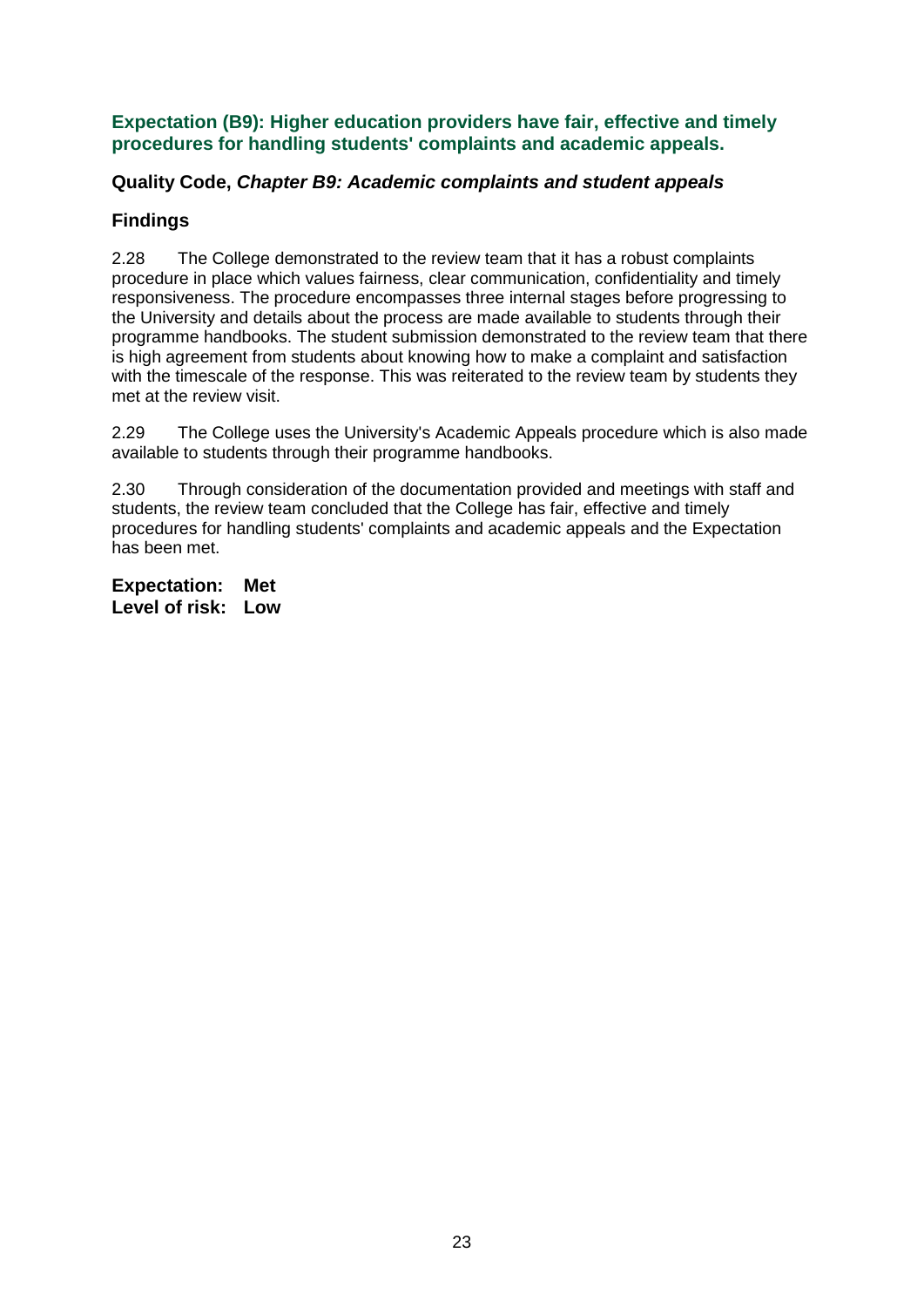**Expectation (B10): Degree-awarding bodies take ultimate responsibility for academic standards and the quality of learning opportunities, irrespective of where these are delivered or who provides them. Arrangements for delivering learning opportunities with organisations other than the degree-awarding body are implemented securely and managed effectively.**

#### **Quality Code,** *Chapter B10: Managing higher education provision with others*

#### **Findings**

2.31 The College has a singular validation relationship with Canterbury Christ Church University which is overseen by senior staff within the College to carry out the relationship in accordance with the University's regulations. This was demonstrated to the review team as detailed in Expectation A.

2.32 Through consideration of the documentation provided and meetings with staff and students, the review team concluded that the Expectation has been met.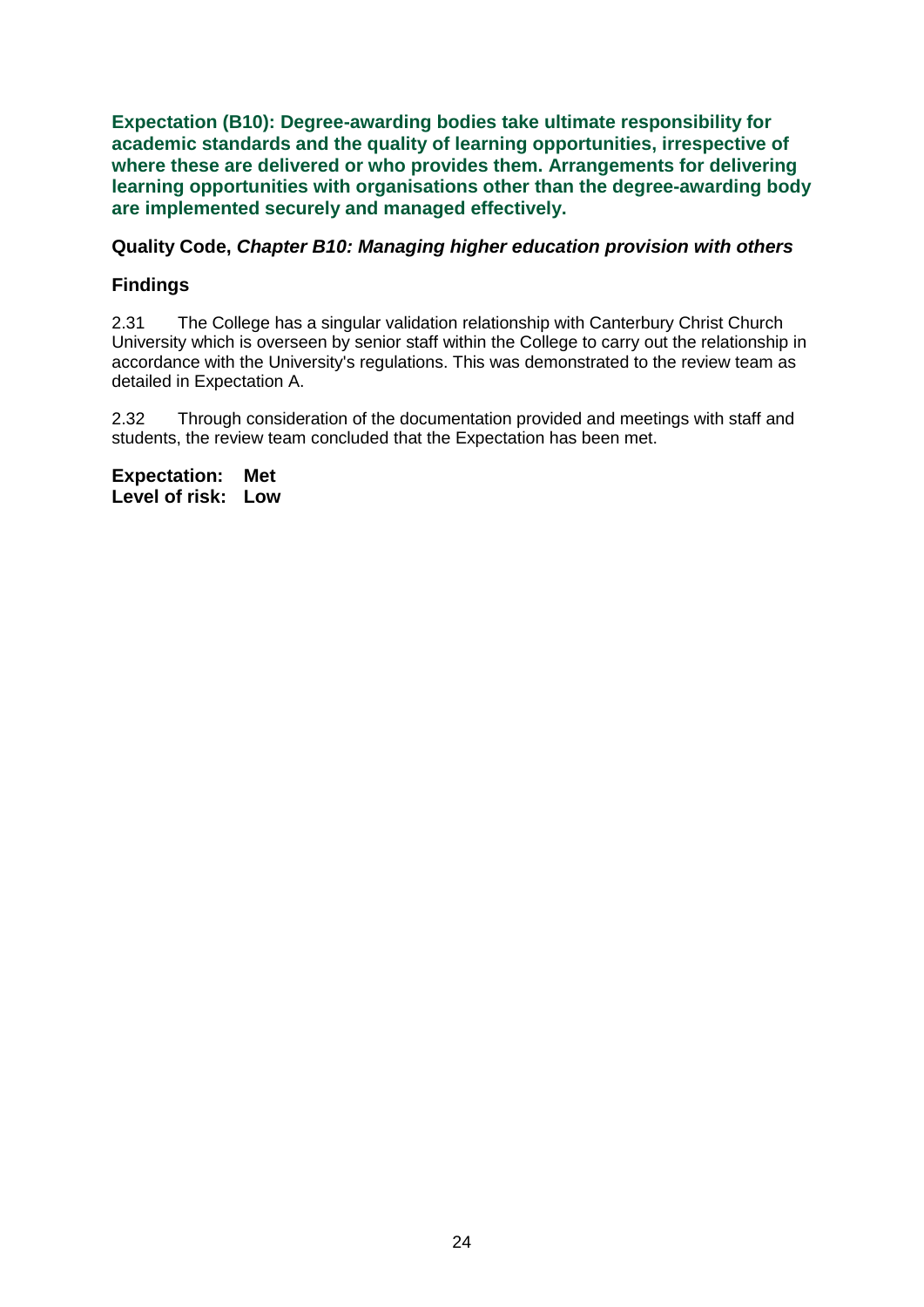**Expectation (B11): Research degrees are awarded in a research environment that provides secure academic standards for doing research and learning about research approaches, methods, procedures and protocols. This environment offers students quality of opportunities and the support they need to achieve successful academic, personal and professional outcomes from their research degrees.**

#### **Quality Code,** *Chapter B11: Research degrees*

#### **Findings**

2.33 The College does not offer research degrees, therefore this Expectation is not applicable.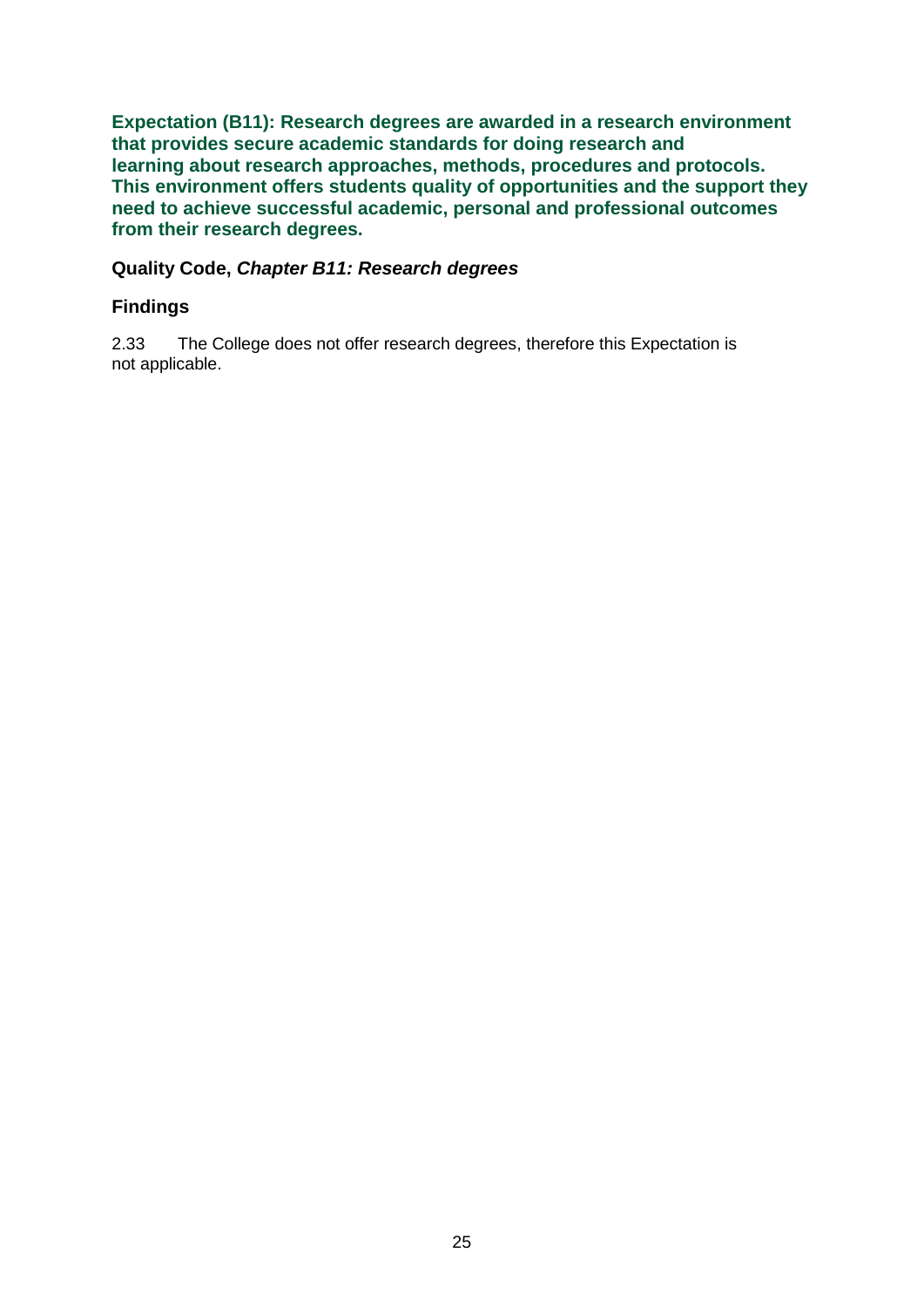## **Quality of student learning opportunities: Summary of findings**

2.34 The College's responsibilities relating to the UK expectations about the quality of student learning opportunities as detailed in *Part B: Assuring and enhancing academic quality* of the Quality Code have all been met.

2.35 The review team confirmed that the College has effective processes for the design and approval of programmes, and has policies and procedures used to admit students that are clear, fair, explicit and consistently applied. The team concluded that the College, working with its staff, students and other stakeholders, articulates and systematically reviews and enhances the provision of learning opportunities and teaching practices, so that every student is enabled to develop as an independent learner, study their chosen subject(s) in depth, and enhance their capacity for analytical, critical and creative thinking. The College has in place, monitors and evaluates arrangements and resources which enable students to develop their academic, personal and professional potential, and takes deliberate steps to engage all students, individually and collectively, as partners in the assurance and enhancement of their educational experience. The team also concluded that the College has effective procedures in place to routinely monitor and periodically review programmes, and has fair, effective and timely procedures for handling students' complaints and academic appeals. The College has a singular validation relationship with Canterbury Christ Church University which is overseen by senior staff within the College to carry out the relationship in accordance with the University's regulations.

2.36 There were two features of good practice - the strategic approach that enables students to develop their academic, personal and professional potential through the transition from further to higher education and through subsequent higher education levels (Expectation B4), and the rigorous, robust and self-critical approach to programme monitoring and review demonstrated through the process of the PQSARs (Expectation B8).

2.37 There was one affirmation of the action being taken to ensure a more even distribution of assessment deadlines throughout the academic year (Expectation B6).

2.38 On the basis of the documentation provided and meetings with staff and students, the review team made the judgement that the quality of student learning opportunities at the College **meets** UK expectations.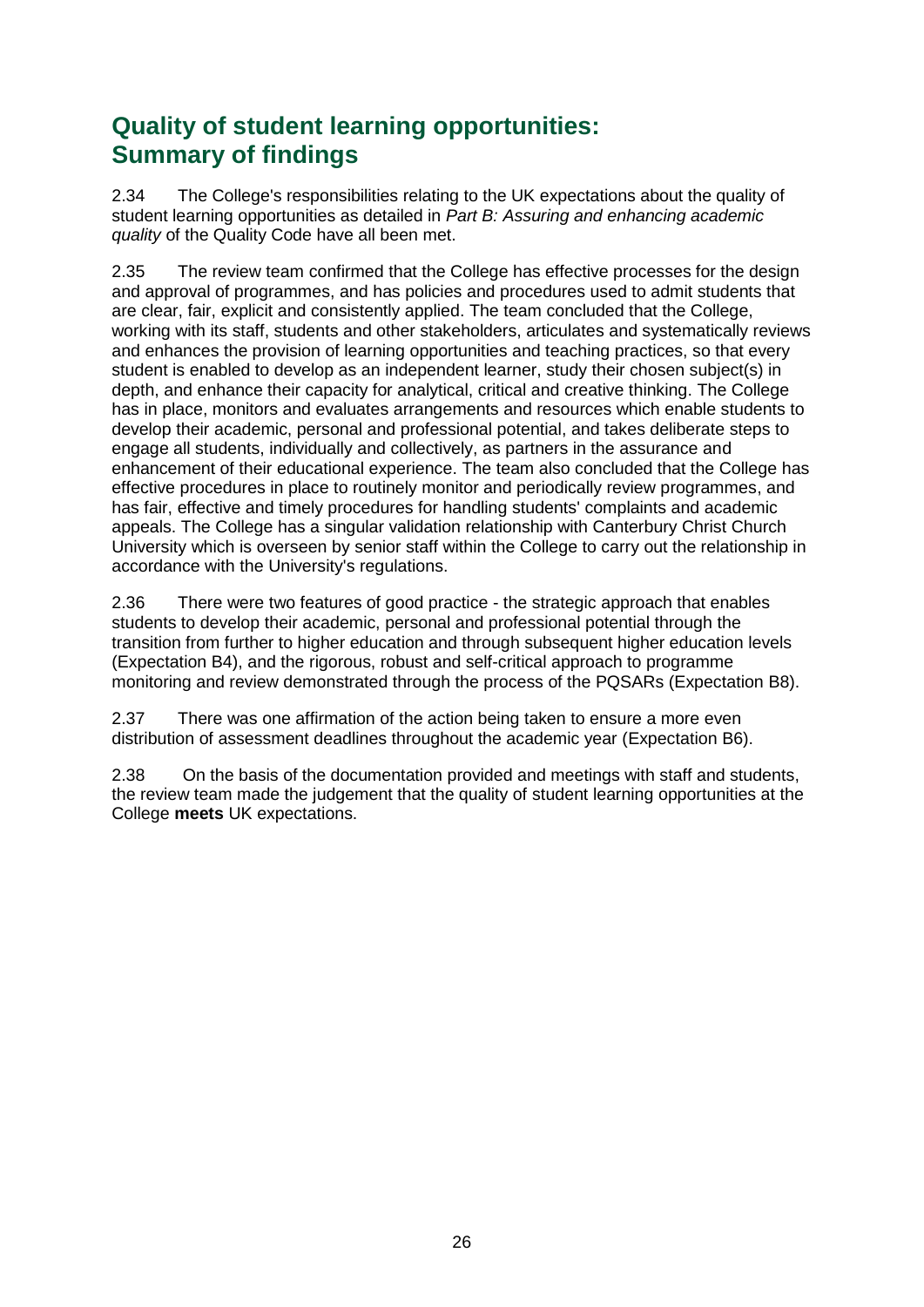## <span id="page-27-0"></span>**3 Judgement: Quality of the information produced about its provision**

**Expectation (C): UK higher education providers produce information for their intended audiences about the higher education they offer that is fit for purpose, accessible and trustworthy.**

#### **Quality Code,** *Part C: Information about higher education provision*

## **Findings**

3.1 The College's higher education prospectus provides accessible information for the public about the College's higher education portfolio and consistently identifies the University as the awarding body. Higher education is linked closely to widening participation themes within the Principal's introduction to the Prospectus 2014-15 and the Higher Education Strategy for the College. Prospectus and strategy information is made publicly accessible via the College website.

3.2 The review team confirmed that for new student enquiries and applications there is a clear progression statement in the 2014 prospectus and the College has an ambition to 'demystify' the process of application. The prospectus contains clear statements about courses, applications and support, including access to resources at the College and the University campus. Programme specification documents for all higher education programmes are made available to applicants via the website. The review team crossreferenced these to the student submission and students confirmed that information provided when they were applying for courses was accurate and accessible.

3.3 The College has developed a detailed progression strategy targeting their current level 2 and 3 students, spearheaded by programme directors who focus on careers fairs, tutorial support, visits to lectures, taster sessions, UCAS guidance and late applicant guidance. The College's marketing teams use digital signage and poster sites, all reinforced by the Higher Education Strategy 2010-14. The strategy went to the May 2013 Higher Education Committee with clear actions being listed for the 2013-14 academic session.

3.4 The University MoA states that the Head of Marketing should agree all publicity from the College. The review team noted that this procedure was emphasised within the minutes of the Higher Education Committee for September 2012 when planning the College's 2013-14 Prospectus. Further evidence was noted by the review team in consideration of the HNC Business planning form, confirming to the review team that marketing involves the College in close coordination with the University. Subsequent validation documents contain clear and comprehensive information for future students. The College notes that there is no Key Information Set requirement for an HNC and sends public information about the HNDs to the University, while also participating in the NSS. The operational annexes for the MoA for the HNC Business and the HND Education and Training state that information within the student handbooks is to be refreshed annually. The annual University review minutes confirm this action point for the College. Discussions with senior and teaching staff confirmed that handbooks are updated annually by programme directors, with oversight by the Higher Education Committee.

3.5 The College's programme directors have responsibility for checking UCAS course profiles and this process was confirmed by the review team in discussions with senior and teaching staff. Higher Education Committee minutes for May 2013 note that four new courses (HNC Performing Arts and Sport and Exercise Science; HND Construction and Built Environment and General Education) are to be offered in 2014-15. The team noted that the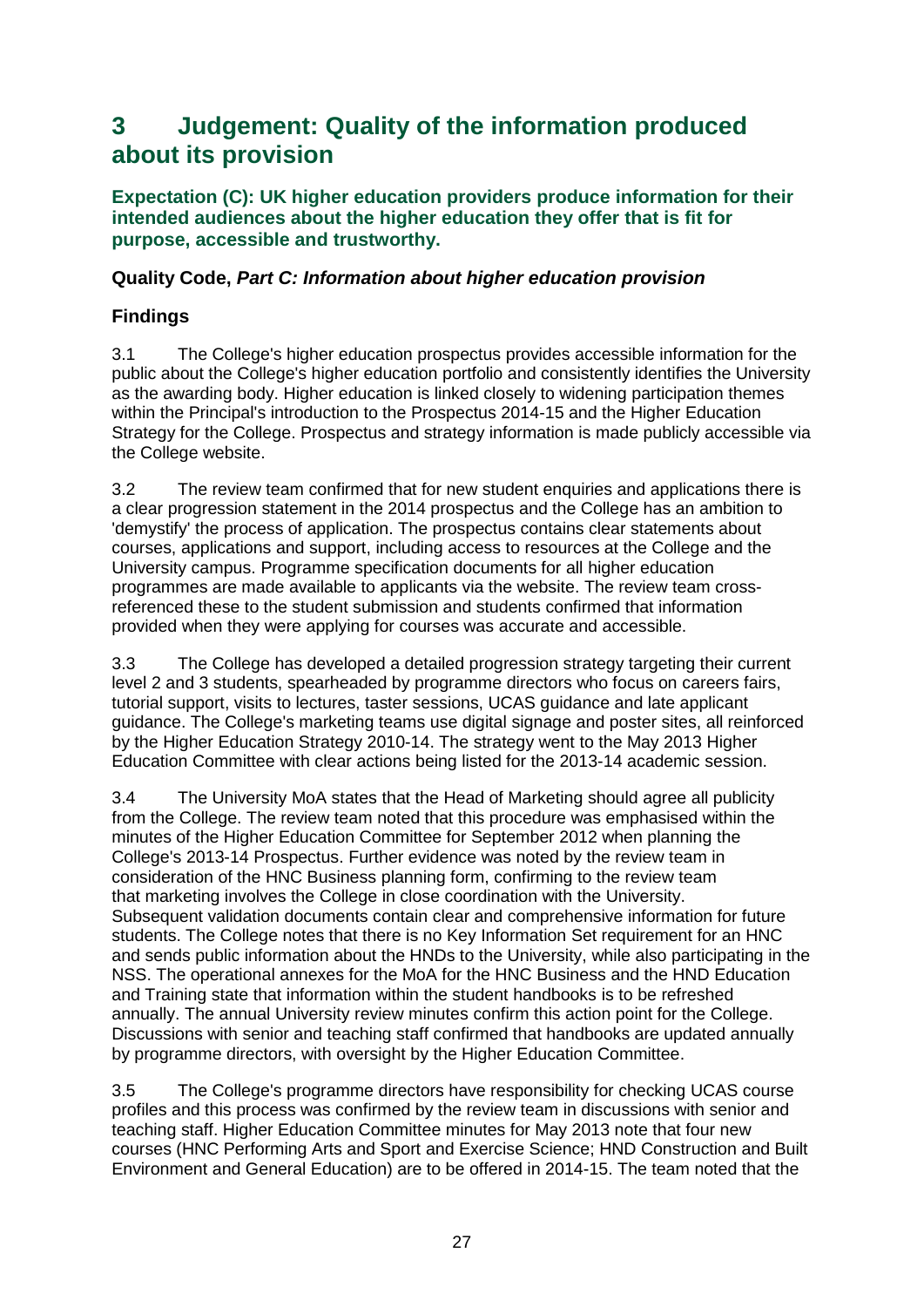prospectus for next year contains clear statements that they are all subject to validation. Induction survey data for current students shows that 97.6 per cent of respondents agree that they feel they are on the right programme and the review team concluded the accuracy and validity of information provided for prospective students.

3.6 Current students receive programme specification information within handbooks located on the CLIC Learn website. The review team also explored the use of the CLIC Learn website for locating 'reserved' (for staff only) and 'unreserved' (for students and staff) minutes from Programme Management Committees. Discussions with senior and teaching staff, as well as students, demonstrated that the College has debated this matter in depth and that students were content with the current arrangements based on their recognition of the need for discussion of more confidential matters by staff in a closed section of Programme Management Committee meetings, where student representatives were not present.

3.7 The MoA states that all external examiner reports will be made available to students once released by the University. The 2012-13 summary of all examiner reports states that discussion takes place with student representatives at the first meeting of the Programme Management Committees. The review team discussed this matter with students and staff with consistent and unanimous support for sharing information via CLIC Learn for locating and accessing external examiner reports.

3.8 The external examiner summary report for 2012-13 notes comments about the need for providing more detail for merit and distinction criteria within each assignment brief. The team noted that there was variable practice with the provision of information about assessment criteria in a sample of student handbooks, with Interactive Media providing more detail compared with, for example, Biology and Construction. Discussions with staff and students confirmed the College's awareness of previous inconsistencies for the provision of information, with a specific Action for Enhancement being completed for the provision of indicative guidance on the requirements of higher grades within each published module guide.

3.9 The review team sampled student handbooks from the HNC Performing Arts, Biology, Interactive Media and Construction and confirmed that the College consistently includes the University Student Charter.

3.10 The Computing PQSAR included an action point for providing an overall assessment schedule covering all modules within programme handbooks by October 2013. The Programme Management Committees for Business and Interactive Media further noted the need to generate over-arching assessment schedules at programme levels. The review team discussed progress with students and teaching staff and sampled student handbooks, confirming consistency with the use of assessment schedule information during the 2013-14 academic session. The review team **affirms** the action being taken to include an overall assessment schedule covering all modules to be included in all programme handbooks.

3.11 The review team noted that during previous academic sessions there had been difficulties with student access to CLIC Learn and the University information to read key documentation, as recorded in Programme Management Committee action points for Interactive Media and Computing and Engineering, with annual review minutes recommending more training for students. The review team also noted that the external examiner for Construction had experienced difficulties accessing documentation via CLIC Learn, and was referred to the link tutor who also experienced difficulties. The team recognised that when this happened the College responded by issuing pen-drives on occasion, especially for the provision of induction and programme documentation. The review team discussed these access difficulties with students and staff and sampled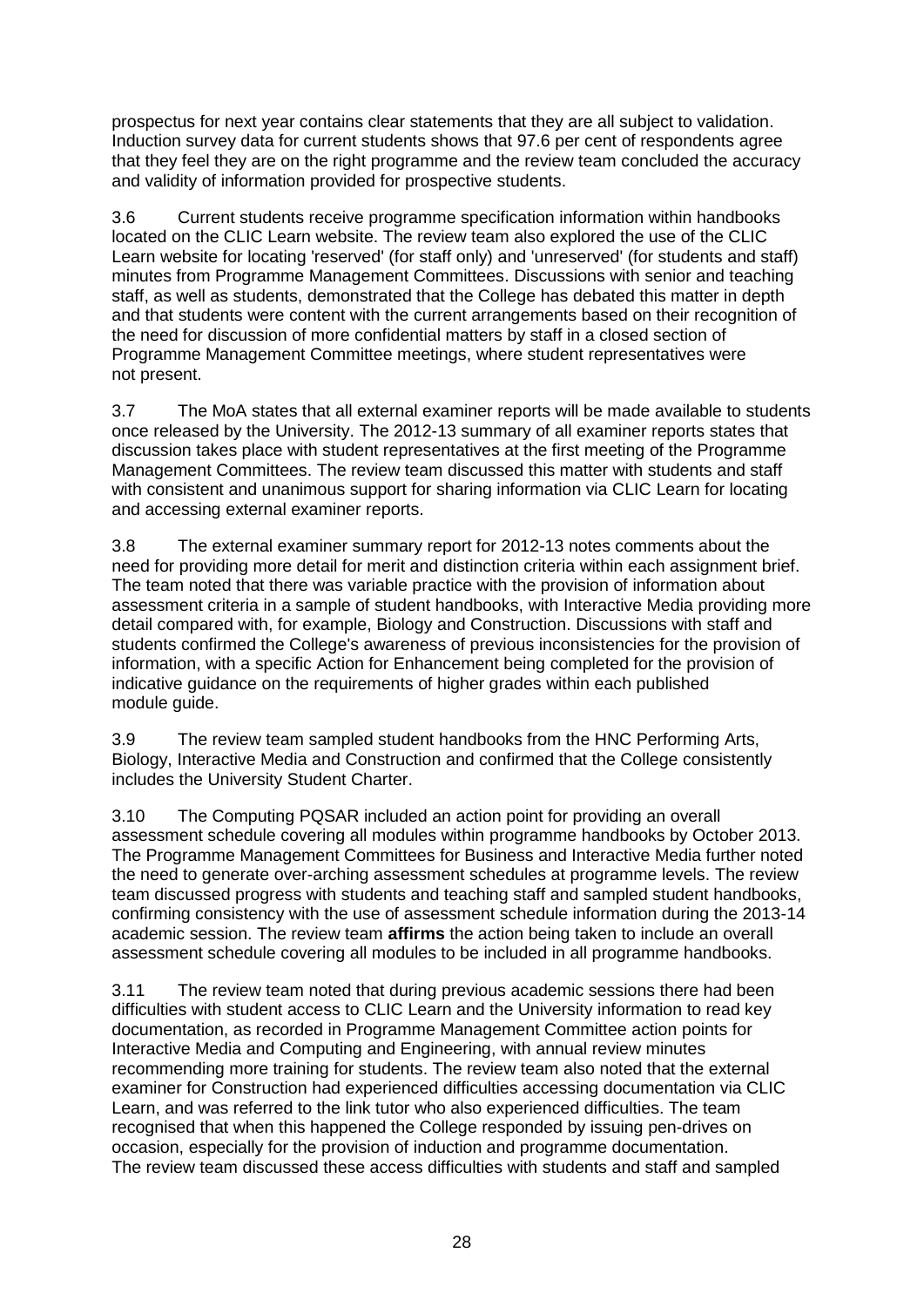more recent Programme Management Committee minutes, confirming that there had been no repeat of difficulties this year.

3.12 The team could find no detailed information about methods or procedures for informing current students about the outcomes of previous surveys, with the student submission indicating that 36.1 per cent of the student sample were not aware of a situation where the College has made changes following feedback from students. The team was informed during the review visit about a new proposal that is to be submitted to the May 2014 Higher Education Committee, where an annual forum is to be convened for all higher education student representatives, all programme directors and the Chair of the Higher Education Committee to discuss student survey data from the previous academic session. The review team **recommends** that from September 2014 the College ensure that higher education students receive information about the results of surveys they complete.

3.13 With reference to the provision of information for students on completion of their studies, and in accordance with the MoA, the University issues student transcripts and award certificates with the College named as the place of completion. Examples of letters to completing students with accompanying Higher Education Achievement Records and Diploma Supplements, plus certificates seen by the review team, confirmed that procedures are being followed consistently and accurately. The review team further noted that external examiners visit the College annually with reports noting satisfaction with the provision of appropriate information.

3.14 The review team noted that the College recognises the need for more structured student evaluation and has formalised a series of information-gathering exercises involving pre-registration and induction questionnaires, the University Student Survey (for level 4), the NSS (for level 5), end-of-module evaluations and exit interviews. This sequence is summarised in an Action for Enhancement and the Higher Education Committee's revised terms of reference now include a specific objective for reviewing summaries of student evaluation data. There is, in particular, detailed reference for the need to gather more informative feedback for individual modules with clear action points being listed in the Higher Education Committee minutes for October 2013 and in Programme Management Committee minutes. The review team **affirms** the implementation of end-of-module surveys for all programmes.

3.15 Through consideration of the documentation provided and meetings with staff and students, the review team concluded that the College produces fit-for-purpose, accessible and trustworthy information for their intended audiences about the higher education they offer, and therefore the Expectation has been met.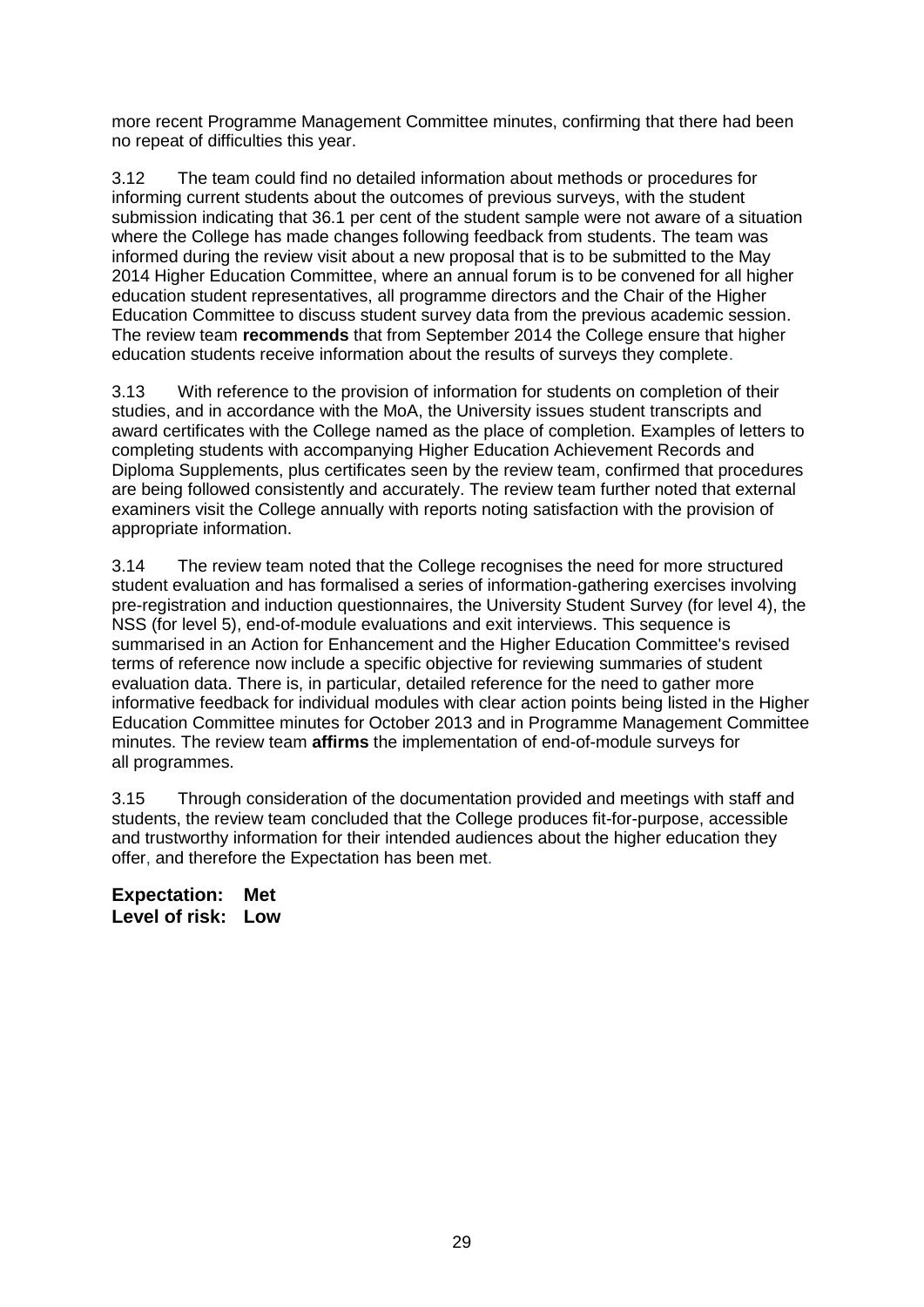## **Quality of the information produced about its provision: Summary of findings**

3.16 The College's responsibilities relating to the UK expectations about information about higher education provision as detailed in *Part C: Information about higher education provision* of the Quality Code have been met.

3.17 The team concluded that the College provides accessible information for the public about their higher education portfolio, and consistently identifies the University as the awarding body. The team confirmed that the College succeeds in providing clear and appropriate information to prospective students using a variety of formats. The review team agreed that information for current students is fit for purpose, trustworthy and accessible.

3.18 The review team made one recommendation in this area: that from September 2014 higher education students should receive information about the results of surveys they complete.

3.19 The review team also affirmed the action being taken to include an overall assessment schedule covering all modules to be included in all programme handbooks; and the implementation of end-of-module surveys for all programmes.

3.20 On the basis of the documentation provided and meetings with staff and students, the review team made the judgement that the quality of the information about higher education provision at the College **meets** UK expectations.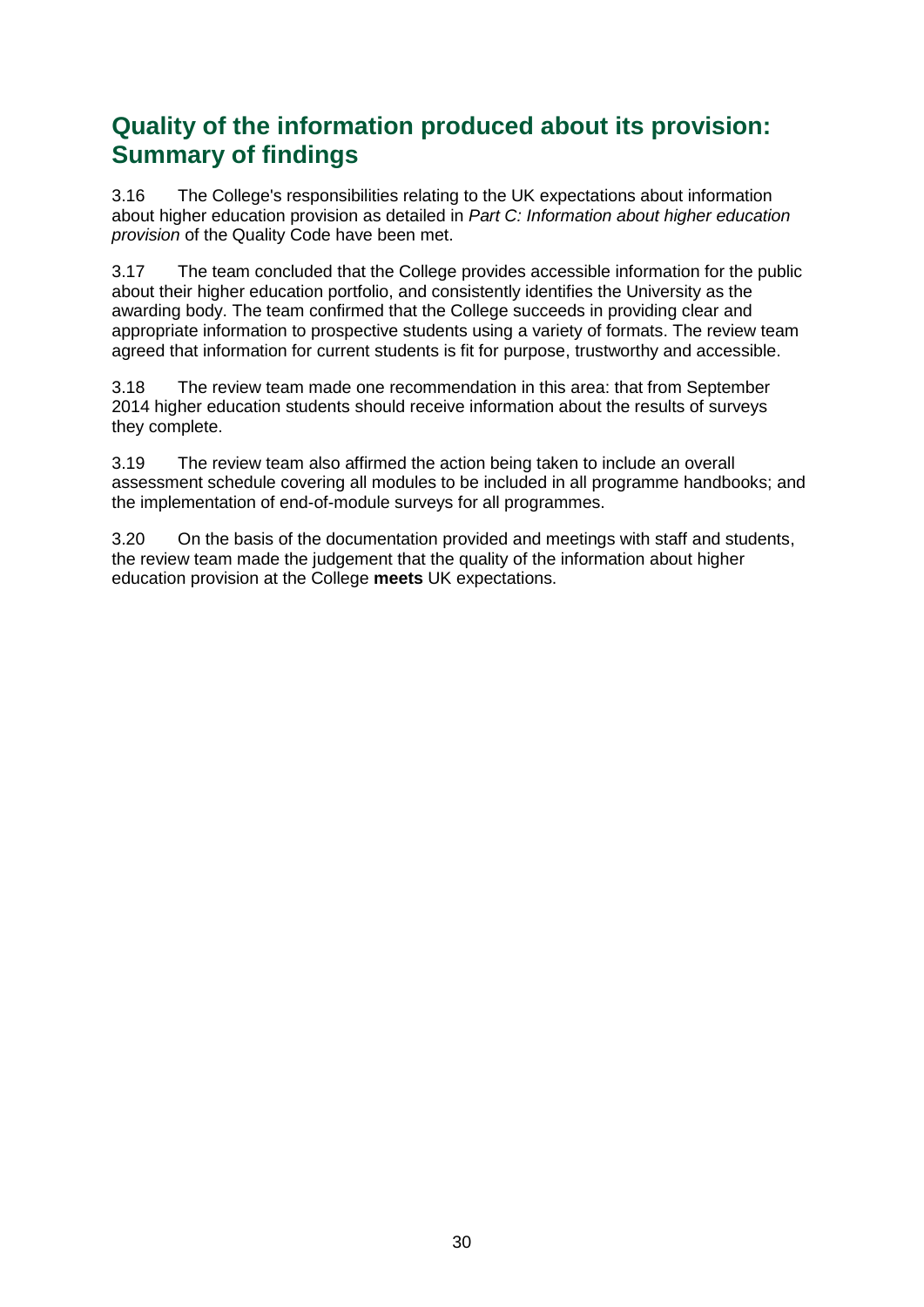## <span id="page-31-0"></span>**4 Judgement: Enhancement of student learning opportunities**

### **Expectation (Enhancement): Deliberate steps are being taken at provider level to improve the quality of students' learning opportunities.**

## **Findings**

4.1 The College has a strategic approach to the enhancement of student learning opportunities. Its mission statement emphasises creativity through continuous enhancement based on innovation and enterprise and commitment to entrepreneurship via the Peter Jones Enterprise Academy. The College's identification of the Actions for Enhancement document indicates the way in which the work of the College's Higher Education Committee integrates enhancement initiatives in a systematic and planned manner.

4.2 The Higher Education Committee has responsibility for enhancement. Representatives attend these meetings including the Head of Learning Support and Enrichment, the Student Progression Manager, the College's Senior Teaching and Learning Facilitator, the College's Support Services Manager and the University Broadstairs campus students' union coordinator. The Higher Education Committee responds to external examiner feedback and annual programme reviews and is increasingly including student evaluation evidence when updating the Actions for Enhancement document. The review team considered that the College is self-critical about the quality of information that is used as the evidence base for quality assurance and enhancement, noting this to be 'an area for development', but includes cohort monitoring as included in annual programme reviews, the University Annual Partnership Review and destination data.

4.3 The review team were provided with extensive evidence of frequent and detailed programme monitoring and review using the system of annual higher education PQSARs. Information for those with responsibility for maintaining standards and assuring quality includes the use of a detailed Annual Review Data Pack for supporting the University annual review of programmes, providing higher education-specific information on attendance, retention and achievement, as well as student feedback data covering induction surveys and exit interviews. The review team were also informed about the use of data summaries at the QPRs, in addition to the termly PQSAR reflections. As detailed under Expectation B8, the review team concluded that the PQSAR process is a rigorous, robust and self-critical approach to programme monitoring and review and considers this to be good practice.

4.4 The minutes of the Higher Education Committee note that recent membership of the Kent and Medway Progression Federation is leading the College to more actively promote itself as a higher education provider. This matter was discussed with the Principal and senior staff, with the review team noting that the Progression Board was more concerned with planning progression and transfer arrangements between higher and further education institutions within the region than providing a completely new marketing strategy in parallel with current materials and strategies involving the partnership between the College and the University. As detailed under Expectation B4, the review team noted as good practice the strategic approach that enables students to develop their academic, personal and professional potential through the transition from further to higher education and through subsequent higher education levels.

4.5 The Student Enrichment and Support Team is involved in developing the East Kent College Student Voice. This includes an annual conference and meetings with class and programme representatives and the students' union. Calendars, agendas, minutes and feedback from all meetings are uploaded to the Student Life area of the VLE, with each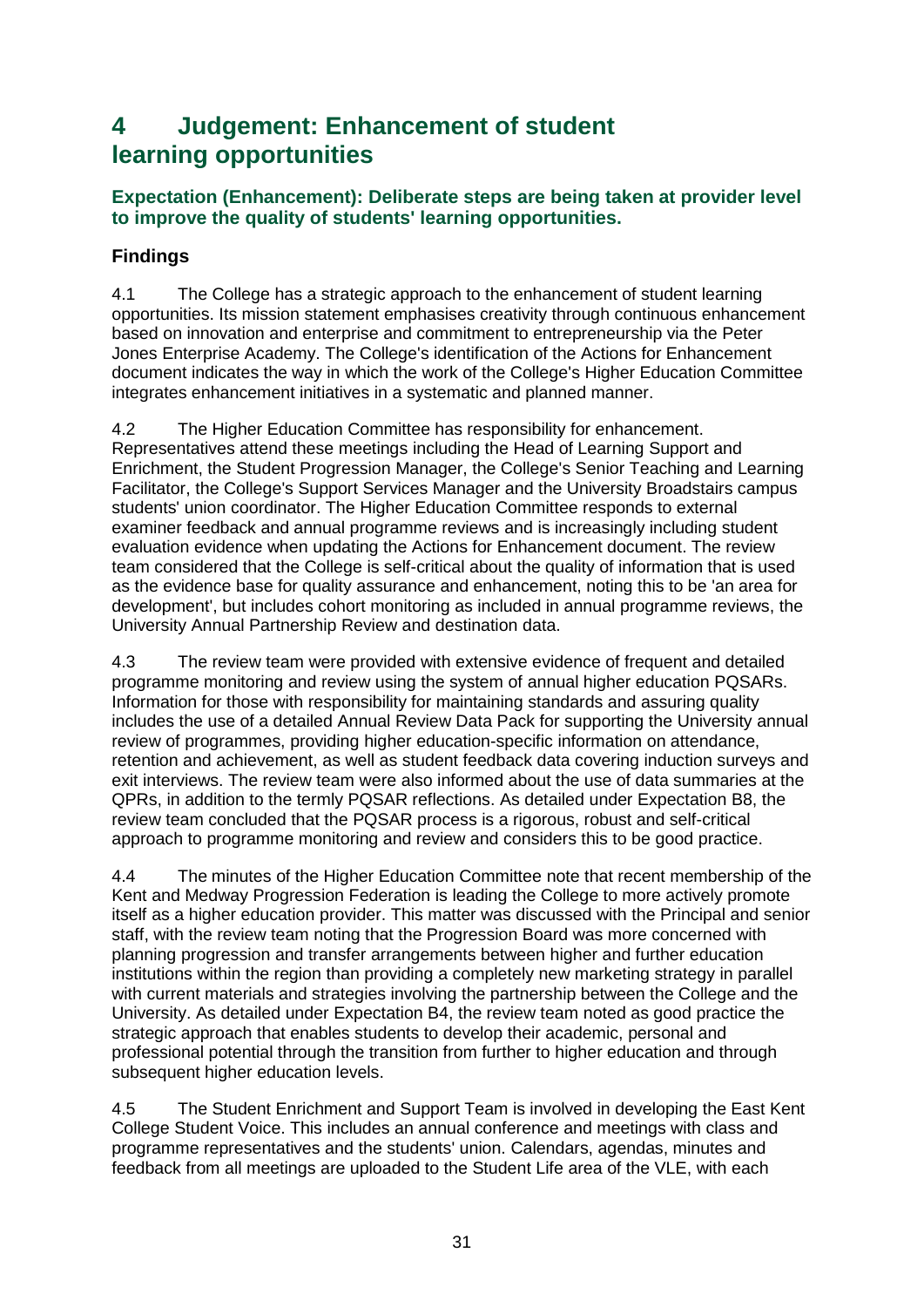programme having its own CLIC Learn pages. Student involvement strategy objectives concerning inclusivity and personalised student experience lead to approaches and supporting structures that are accessible, clear and direct. The College makes use of personal tutors who support student transition. Personal tutors help students with a variety of issues including UCAS, student finance applications, careers advice, plagiarism and academic misconduct presentations.

4.6 The College carries out curriculum walks which straddle higher education and further education provision successfully by looking at entire programme areas with a mindful approach to transition. The curriculum walks are an effective mechanism for highlighting areas for targeted focus and development. The formation of a higher education common room, new stools for the biology laboratories and moving the dates of the freshers' fair were all given as examples of the effectiveness of this mechanism. The outcomes of the curriculum walks are fed back to the wider College by the VLE and the 'You said, We did' area. The review team concluded that the deliberate improvement of the quality of students' learning opportunities through the strategic use of curriculum walks was **good practice**.

4.7 Through consideration of the documentation provided and meetings with staff and students, the review team concluded that the College promotes an ethos which expects and encourages enhancement of student learning opportunities, and that it takes deliberate steps to improve the quality of students' learning opportunities. Therefore, the Expectation has been met.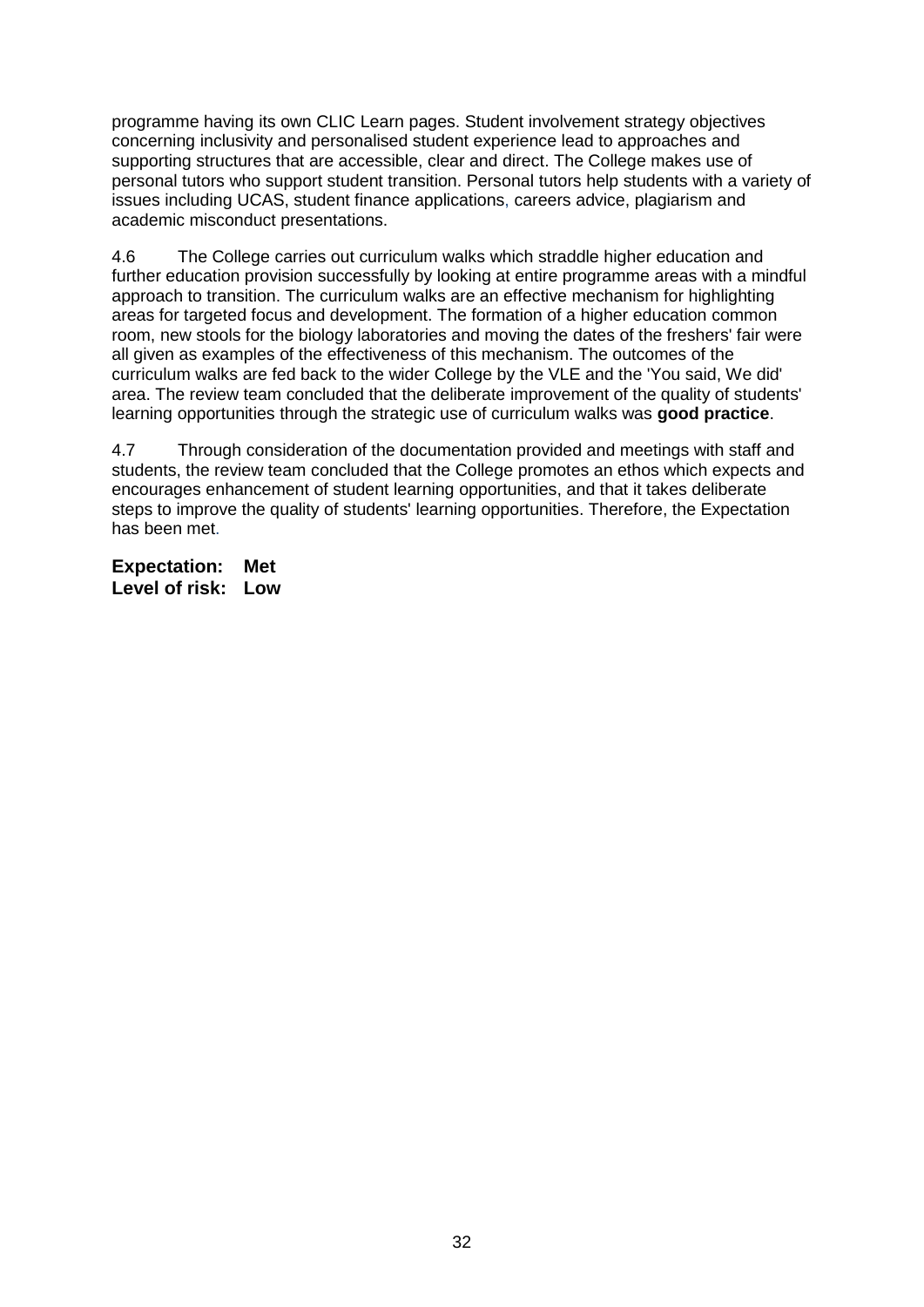## **Enhancement of student learning opportunities: Summary of findings**

4.8 The College's responsibilities relating to the UK expectations about the enhancement of student learning opportunities have been met.

4.9 The team concluded that the College takes deliberate steps to improve the quality of students' learning opportunities. There was one feature of good practice in the deliberate improvement of the quality of students' learning opportunities through the strategic use of curriculum walks.

4.10 On the basis of the documentation provided and meetings with staff and students, the review team made the judgement that the enhancement of student learning opportunities at the College **meets** UK expectations.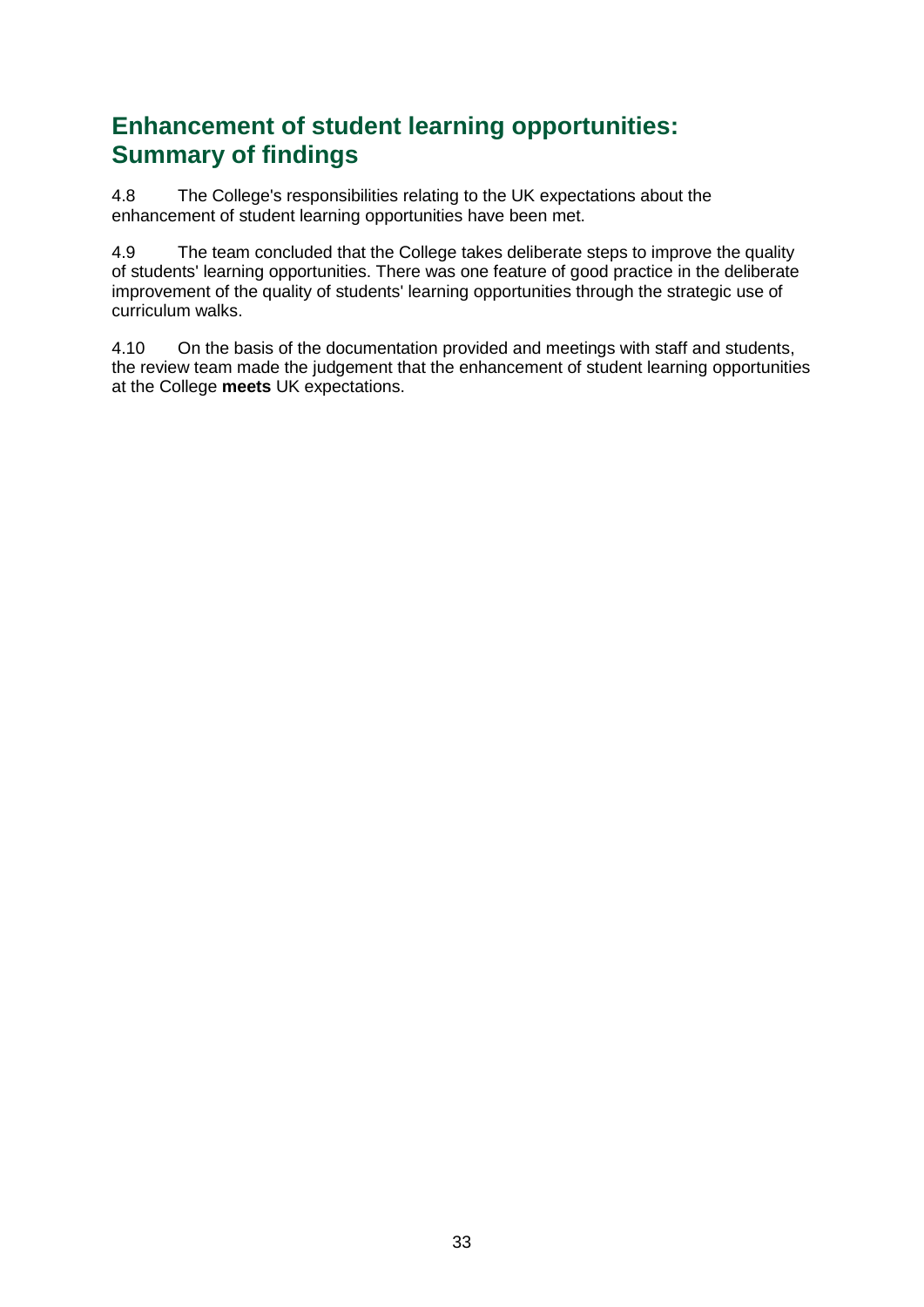## <span id="page-34-0"></span>**5 Commentary on the Theme: Student Involvement in Quality Assurance and Enhancement**

## **Findings**

5.1 The College formally involves students within its quality assurance framework through the terms of reference for the Higher Education Committee, where membership includes one University and one College students' union representative, and the higher education student ambassador. The annual PQSARs include an expectation about reflection being directly informed by students.

5.2 The Higher Education Committee discussed specific aspects of the student involvement at its meeting on 3 October 2013, emphasising the relevance of this theme to the planned introduction of pre-registration and induction, end-of-module, exit and NSS/USS surveys. The Committee also noted the College's plans for promoting more actively the role of the student representative in Programme Management Committees, with minutes from a sample of meetings confirming the involvement of students.

5.3 The role of the student representative is defined in the student submission, noting that each higher education course seeks the election of two volunteer representatives. These representatives then join the College-wide student voice system and engage in programme management meetings with staff, thereby informing the termly reflection exercises within the PQSAR system. The student submission suggests that the College should set a deadline for the election of representatives, with the team noting that all programmes had representatives in place.

5.4 The College facilitates student representative training via the enrichment team, using the Class Representative Handbook at regular meetings between senior management and class representatives. The student submission notes, however, the need for more guidance and training.

5.5 The student submission includes some critical comments about the effectiveness of the student voice system, especially whether the College listens in sufficient detail to students and provides enough information to representatives.

5.6 The review team therefore explored these comments further and recognised a wide range of evidence supporting the systematic and deliberate empowerment of students in quality assurance processes. The team also noted the success of the College in winning a national Leading the Learning Voice Award in 2011. The student involvement strategy uses focus groups led by the Student Enrichment and Support Team in addition to surveys. The College's Student Council includes higher education student representation. Student involvement within quality assurance processes is also achieved through biannual curriculum walks involving students and management, with subsequent action planning.

5.7 Feedback about actions taken by the College following student feedback is provided through the 'You said, We did' publication, with specific examples being supplied for higher education. As detailed in Expectation C, the review team was also informed during the review visit about a new Action for Enhancement proposal that is to be submitted to the May 2014 Higher Education Committee, where an annual meeting is to be scheduled between all higher education student representatives, programme directors and the Chair of the Higher Education Committee to discuss student survey data from the previous academic session.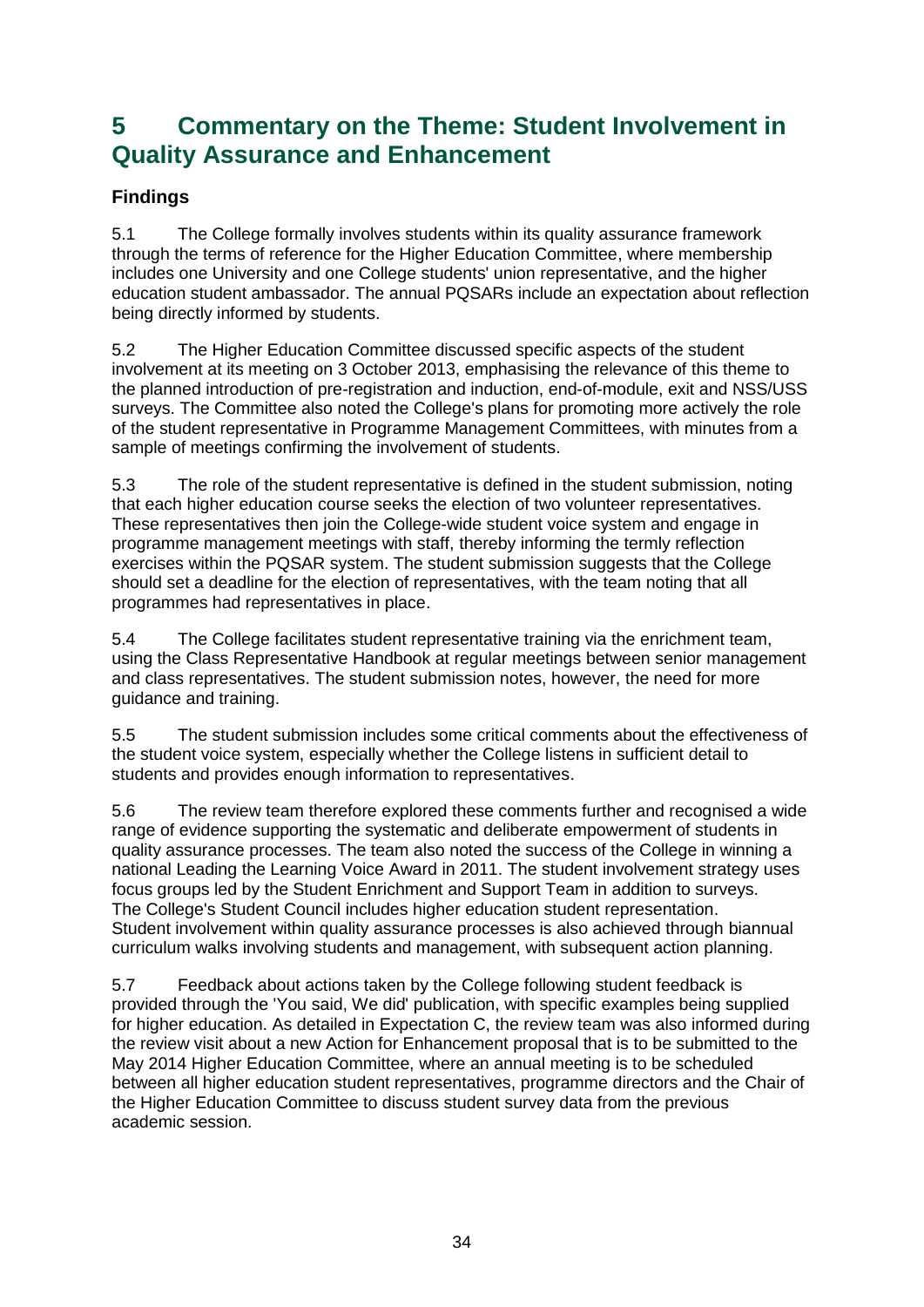5.8 The College does not have its own Student Charter, and because of its singular relationship with one awarding body it has made a conscious decision to use the University's version, which is included consistently within programme handbooks.

5.9 The MoA between the University and the College states that all external examiner reports will be made available to students once released by the University. The 2012-13 summary of examiner reports states that discussion takes place with student representatives through the Programme Management Committees. During the review visit the team noted student awareness of external examiner feedback through the availability of reports on the VLE.

<span id="page-35-0"></span>5.10 The thematic element therefore demonstrates that the College has successfully introduced systems and procedures for the involvement of higher education students in quality assurance and enhancement.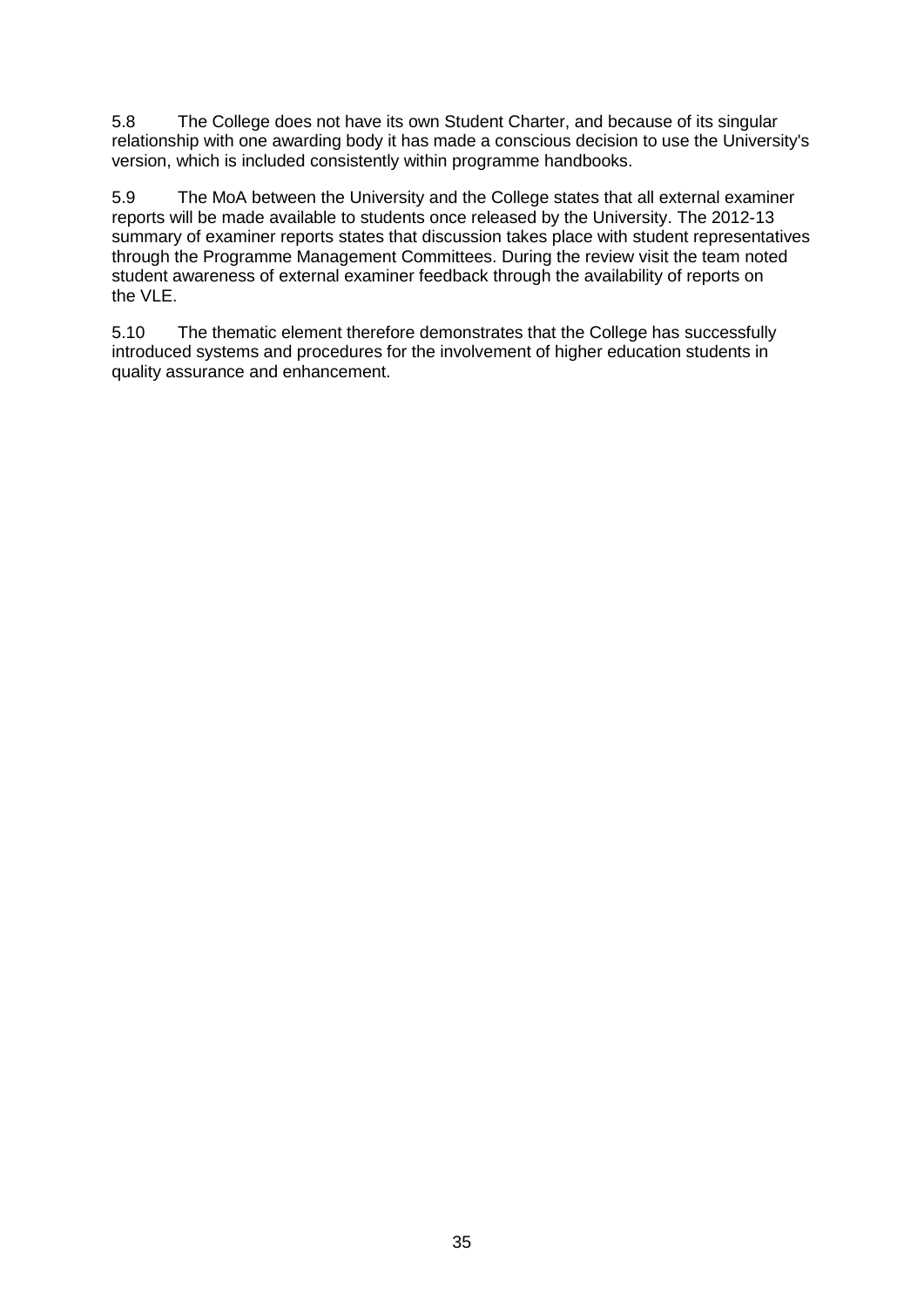## <span id="page-36-0"></span>**Glossary**

This glossary is a quick-reference guide to terms in this report that may be unfamiliar to some readers. Definitions of key operational terms are also given on pages 27 to 29 of the [Higher Education Review handbook.](http://www.qaa.ac.uk/Publications/InformationAndGuidance/Pages/HER-handbook-13.aspx)

If you require formal definitions of other terms please refer to the section on assuring standards and quality: [www.qaa.ac.uk/assuringstandardsandquality.](http://www.qaa.ac.uk/assuringstandardsandquality/pages/default.aspx)

User-friendly explanations of a wide range of terms can be found in the longer **Glossary** on the QAA website: [www.qaa.ac.uk/aboutus/glossary.](http://www.qaa.ac.uk/aboutus/glossary/pages/default.aspx)

#### **Academic standards**

The standards set by **degree-awarding bodies** for their courses (programmes and modules) and expected for their awards. See also **threshold academic standard**.

#### **Award**

A qualification, or academic credit, conferred in formal recognition that a student has achieved the intended **learning outcomes** and passed the assessments required to meet the academic standards set for a **programme** or unit of study.

#### **Blended learning**

Learning delivered by a number of different methods, usually including face-to-face and e-learning (see **[technology enhanced or enabled learning](http://www.qaa.ac.uk/AboutUs/glossary/Pages/glossary-t.aspx#t1)**).

#### **Credit(s)**

A means of quantifying and recognising learning, used by most institutions that provide higher education **programmes of study**, expressed as numbers of credits at a specific level.

#### **Degree-awarding body**

A UK [higher education provider](http://newlive.qaa.ac.uk/AboutUs/glossary/Pages/glossary-h.aspx#h2.1) (typically a [university\)](http://newlive.qaa.ac.uk/AboutUs/glossary/Pages/glossary-u-z.aspx#u4) with the power to award degrees, conferred by Royal Charter, or under Section 76 of the Further and Higher Education Act 1992, or under Section 48 of the Further and Higher Education (Scotland) Act 1992, or by Papal Bull, or, since 1999, granted by the Privy Council on advice from QAA (in response to applications for [taught degree awarding powers, research degree awarding powers or](http://newlive.qaa.ac.uk/AboutUs/DAP/Pages/default.aspx)  [university title\)](http://newlive.qaa.ac.uk/AboutUs/DAP/Pages/default.aspx).

#### **Distance learning**

A course of study that does not involve face-to-face contact between students and tutors but instead uses technology such as the internet, intranets, broadcast media, CD-ROM and video, or traditional methods of correspondence - learning 'at a distance'. See also **blended learning**.

#### **Dual award or double award**

The granting of separate awards (and certificates) for the same **programme** by two **degree-awarding bodies** who have jointly delivered the programme of study leading to them. See also **multiple award**.

#### **e-learning**

See **technology enhanced or enabled learning**.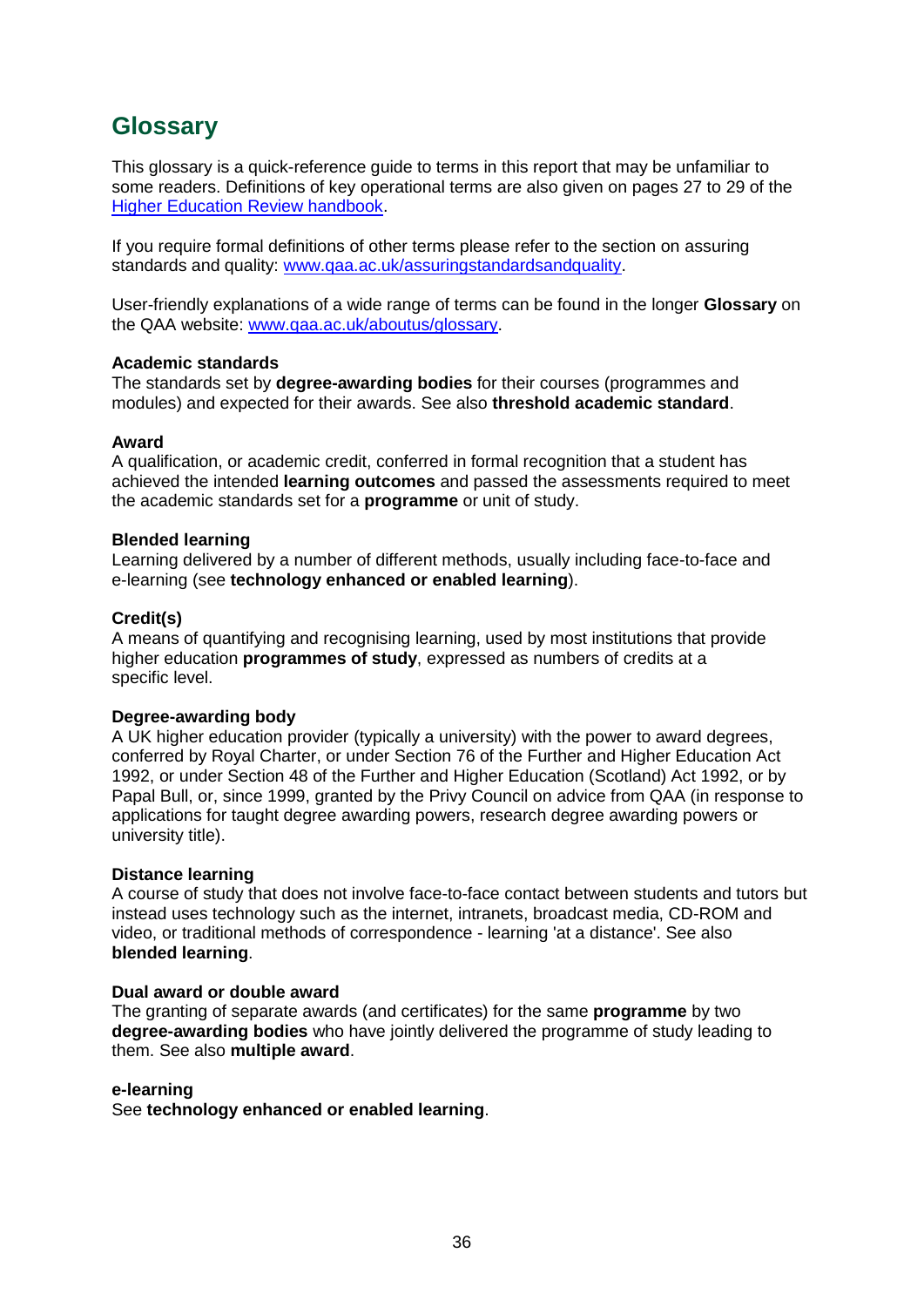#### **Enhancement**

The process by which [higher education providers](http://www.qaa.ac.uk/AboutUs/glossary/Pages/glossary-h.aspx#h2.1) systematically improve the quality of provision and the ways in which students' learning is supported. It is used as a technical term in our review processes.

#### **Expectations**

Statements in the **Quality Code** that set out what all UK [higher education providers](http://newlive.qaa.ac.uk/AboutUs/glossary/Pages/glossary-h.aspx#h2.1) expect of themselves and each other, and what the general public can therefore expect of them.

#### **Flexible and distributed learning**

A [programme](http://newlive.qaa.ac.uk/AboutUs/glossary/Pages/glossary-p.aspx#p12) or [module](http://newlive.qaa.ac.uk/AboutUs/glossary/Pages/glossary-m-o.aspx#m6) that does not require the student to attend classes or events at particular times and locations. See also **distance learning**.

#### **Framework**

A published formal structure. See also **framework for higher education qualifications**.

#### **Framework for higher education qualifications**

A published formal structure that identifies a hierarchy of national qualification levels and describes the general achievement expected of holders of the main qualification types at each level, thus assisting higher education providers in maintaining academic standards. QAA publishes the following frameworks: *The framework for higher education qualifications in England, Wales and Northern Ireland* (FHEQ) and *The framework for qualifications of higher education institutions in Scotland* (FHEQIS).

#### **Good practice**

A process or way of working that, in the view of a QAA review team, makes a particularly positive contribution to a higher education provider's management of academic standards and the quality of its educational provision. It is used as a technical term in QAA's audit and review processes.

#### **Learning opportunities**

The provision made for students' learning, including planned study, teaching, assessment, academic and personal support, and resources (such as libraries and information systems, laboratories or studios).

#### **Learning outcomes**

What a learner is expected to know, understand and/or be able to demonstrate after completing a process of learning.

#### **Multiple awards**

An arrangement where three or more **degree-awarding bodies** together provide a single jointly delivered **programme** (or programmes) leading to a separate **award** (and separate certification) of each awarding body. The arrangement is the same as for **dual/double awards**, but with three or more awarding bodies being involved.

#### **Operational definition**

A formal definition of a term, establishing exactly what QAA means when using it in reviews and reports.

#### **Programme (of study)**

An approved course of study that provides a coherent learning experience and normally leads to a qualification.